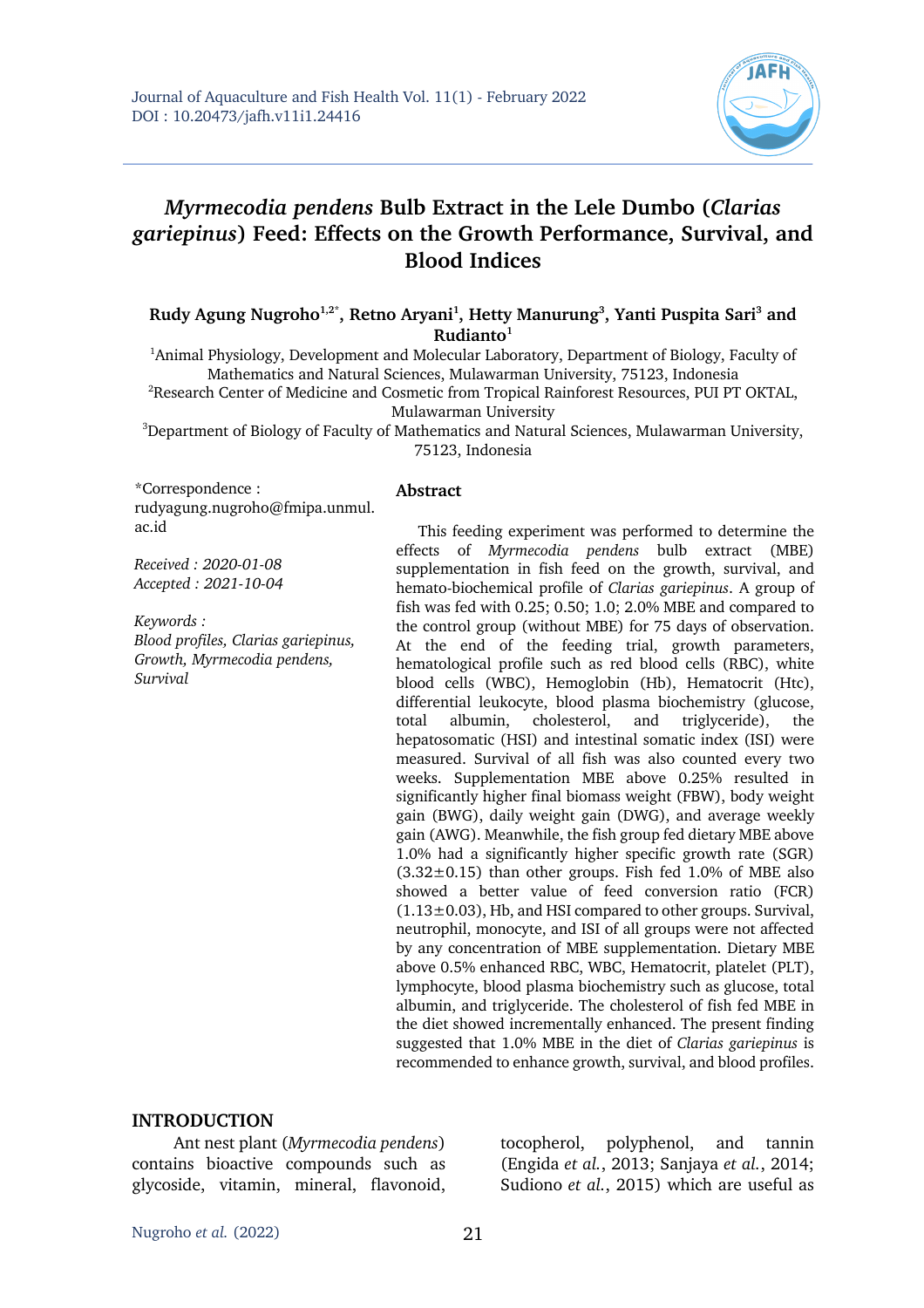antioxidant and anticancer. The ant-nest plant also has an abundance of high antioxidant properties and medical activities (Hanh *et al.*, 2016; Hertiani *et al.*, 2010; Soeksmanto *et al.*, 2010)**.**  Generally, the ant nest plant which can be found in several regions in Indonesia such as, Kalimantan and Papua uses as a traditional biomedicine such as supplement to recover after child birth in women and breastfeeding period (Firdausy and Nurlaila, 2016). The previous report stated that the ant-nest plant enhanced growth and blood profiles of *Pangasianodon hypophthalmus*  (Nugroho *et al.*, 2019), boosted macrophage phagocytosis activity and lymphocytes proliferation (Sumardi *et al.*, 2013). Thus, the extract of this ant-nest plant might be the potential to be applied as a growth enhancer and immunomodulatory in fish such as *Clarias gariepinus*.

The *Clarias gariepinus* or known as catfish increasingly become an important commercial species in Europe, Africa, and part of Asia, including Indonesia. It is also one of the pivotal fish species cultured either indoor or outdoor in both tropical and subtropical regions (Sousa *et al.*, 2013; Yakubu *et al.*, 2014). The *C. gariepinus* has a high fecundity, resistances to diseases, and is easy to the captive, making its commercial importance species (Haylor and Mollah, 1995; Ljubobratovic *et al.*, 2015; Noor El-Deen *et al.*, 2014).

The health of fish can be evaluated by determining the immune status of fish using a blood profile (Chandel *et al.*, 2009). The blood profile such as red blood cells (RBC), white blood cells (WBC), hemoglobin level (Hb), and differential WBC (lymphocyte, monocyte, granular, and neutrophil) is a pivotal tool that can be performed to determine fish physiology (Inama *et al.*, 1993; Nugroho *et al.*, 2017; Nugroho *et al.*, 2016). Moreover, white blood cells have been generally used as an indicator to monitor the health indices of fish because white blood cell is an important part of the innate immune

system, regulating fish immune defense (Ekman *et al.*, 2013; Zhou *et al.*, 2010). Besides blood profile, the intestine and hepar which are important digestive organs in the digestion system of nutrients from the feed are also pivotal organs to be used as a health indicator. Therefore, evaluating these organs are considered necessary as the digestive system is a good indicator for the nutritional status of fish and may relate to growth indices on feeding nutrition (Chowdhary *et al.*, 2013; Heikkinen *et al.*, 2006; Krogdahl *et al.*, 2003).

However, the information regarding the effects of *M. pendens* bulbs extract (MBE) on the growth and blood indices of *C. gariepinus* is limited. To evaluate the health and growth performance of fish, various physiological tools such as: the increase of either total leukocyte or differential leukocyte count (Adel *et al.*, 2015), phagocytosis activity (Bennani *et al.*, 1995; Chi *et al.*, 2016; Haugland *et al.*, 2012) and other blood parameters have been also successfully performed as indicators of the health and immune status of fish (Abidin *et al.*, 2016; Couto *et al.*, 2016; Jiang *et al.*, 2015). The survival rate has been also applied in a variety of fish as a pivotal physiological tool (Cai *et al.*, 2015). Thus, this research purpose was to determine the effects of different concentrations of dietary MBE addition on the growth and hemato-biochemistry of the blood profile of MBE-fed *C. gariepinus*. The fish survival rate was also recorded to evaluate the success of MBE supplementation in the diet.

#### **METHODOLOGY**

# **Place and Time**

The present study had been conducted for 5 months (January-May 2020), starting from the preparation and trial of the study. All preparation, including extraction of Ant nest plant bulb, fish acclimatization, and experimental study had been performed in the Animal physiology, development and molecular laboratory, Department of Biology,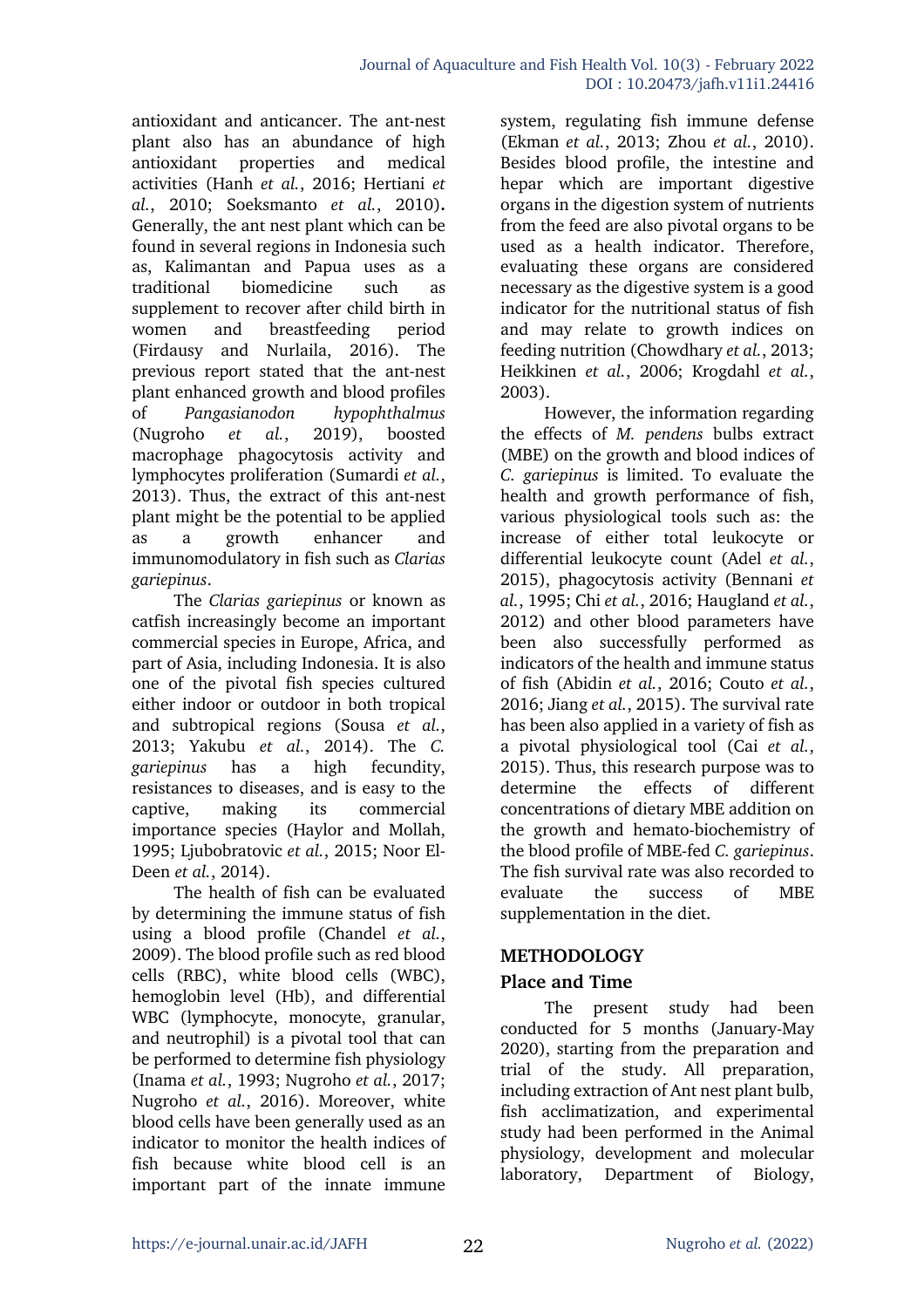Faculty of Mathematics and Natural Sciences, Mulawarman University, Samarinda, East Kalimantan, Indonesia.

### **Research Materials**

The Ant nest plant bulb was provided from the local traditional market, Indonesia. The ant nest plant bulb was washed, cut, and ground, resulting in a powder of ant nest plant bulb. The bulb powder was then extracted by using ethanol 96% for 2 days, followed by filtration. The filtrate was evaporated (Rotary evaporator), resulting in a crude extract. The crude extract was stored at 4 °C until being used. Meanwhile, fish were obtained from Local fish farmer, Samarinda East Kalimantan and acclimated for one week at Laboratory of Animal Physiology, Department of Biology, Universitas Mulawarman, Kalimantan Timur.

# **Research Design**

A completely randomized design (CRD) which is the simplest design has been used in this present study. The current study used independent variables in the form of ant nest plant bulb extract with 5 various concentrations, including control. All various concentration was in triplicates, containing 15 fish per replication.

#### **Work Procedures Basal and Test Diet Preparation**

The basal diet was a commercial diet (Hi Pro Vite FF-888), containing 36-38% crude protein, 2% crude lipid, 10% ash, 12% moisture, and 2% crude fiber. Meanwhile, a test diet was obtained by adding basal diet at different concentrations of MBE (0.25; 0.50; 1.0; 2.0%) and repelletized (0.5 mm in diameter, 0.5 mm in length) using a mincer and then dried in the oven at 50 °C. The dried pellets were cooled, placed at room temperature, and packed with plastic bags. the pellet was stored in a dark room, until being used as a control-basal diet (Without MBE addition) and test diets.

### **Animals and Experimental Preparation**

In total two hundred and twenty-five fish  $(27.48 \pm 0.16 \text{ g}$  initial weight) and randomly grouped into five triplet groups of fifteen fish each group. Each group of fish was then placed in a plastic tank container (60 L sized, 40 L freshwater in each tank). For 75 days, fish in each group was fed with several concentrations of MBE. Temperature, pH, and Dissolve Oxygen (DO) were measured every two weeks using a routine thermometer, pH meter, and TOA-dkk pH HM-7, TOA instrument, Japan. The fish in each plastic container tank was fed with a basal or treatment diet (3% of the bodyweight of fish per day). The remaining uneaten feed and feces were taken out by siphoning before adding fresh water.

# **Growth and Survival**

On the initial and final day of the feeding trial, the initial (IW), final weight (FW), initial (IBW) and final biomass weight (FBW), body weight gain (BWG), daily weight gain (DWG), average weekly gain (AWG), specific growth rate (SGR), feed conversion ratio (FCR), feed efficiency (FE), and survival rate (SR), were calculated to measure the growth indices and feed utilization of fish fed with different concentrations of MBE. All growth indices were measured following previous research (Abdel-Tawwab *et al.*, 2015; Githukia *et al.*, 2015; Havas *et al.*, 2015; Omosowone *et al.*, 2015). Meanwhile, the survival rate of fish in each tank was noted every 2 weeks and calculated following the formula previously used by Okomoda *et al.* (2017).

# **Blood Profile**

At the end of day 75, blood samples (n=6 fish per tank) were taken from the tail. Total leukocyte  $(10^3 \text{ per mm}^3)$ , the percentage of neutrophil, lymphocyte, monocyte, and Red blood cell (RBC), and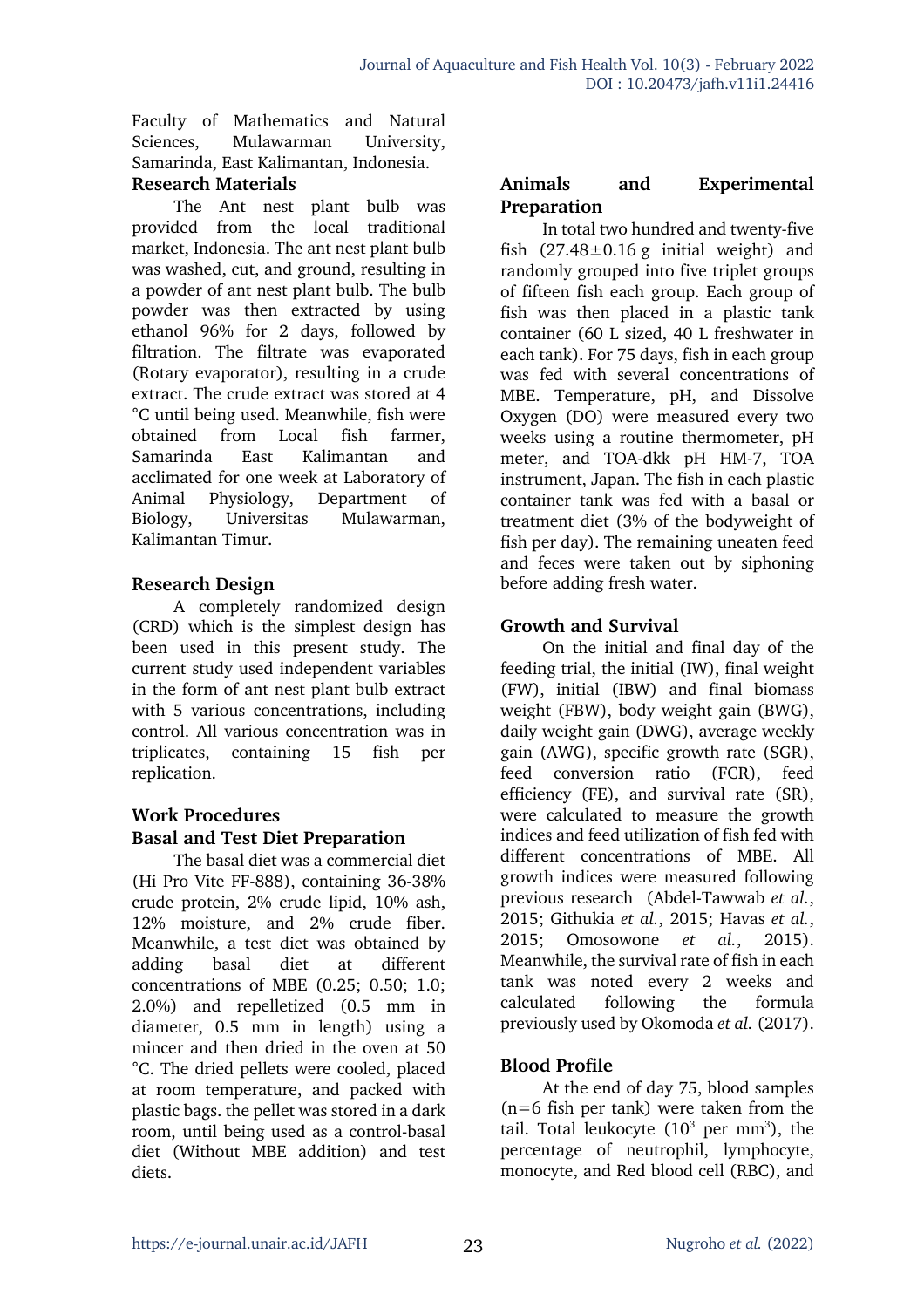Hemoglobin (Hb) were evaluated by using Hematology Analyzer Mindray (BC2800, Mindray® Shenzhen, China). Meanwhile, plasma biochemistry glucose, total cholesterol, triglyceride was measured following the protocol of the assay kits (Sigma Aldrich, USA). Albumin was determined by using bromocresol green reagent and detected with a microplate reader (HBS-1101 Microplate Reader, China) at 630 nm.

#### **Viscera Index**

Hepar and intestines of the fish  $(n=6)$ per tank) were collected and weighed to measure the hepatosomatic (HSI) and intestinal somatic index (ISI) at the end of day 75. Both HIS and ISI were calculated using the equation described by Zhao *et al*., (2015)**.**

## **Data Analysis**

All data obtained are shown as means  $\pm$  standard error (SE) and data were analyzed using SPSS version 24 (SPSS, Inc., USA). The data of the percentage of leukocyte, neutrophil, lymphocyte, monocyte, and survival were

transformed to arcsine and subjected to one-way ANOVA, followed by Duncan Multiple Range Test to evaluate significant differences among the group of treatments. All significant tests were at *P<*0.05 levels.

#### **RESULTS AND DISCUSSION**

The average temperature, pH, DO, nitrate, ammonia during project research was  $26.13 \pm 0.12$  °C, pH 7.45  $\pm$  0.21, DO  $6.01 \pm 0.21$  ppm, nitrite  $0.10 \pm 0.02$  ppm, ammonia 0.10±0.01 ppm that classified in the range for *C. gariepinus* culture. The present finding showed that fish fed MBE with 0.5-1% concentration had significantly higher  $(P<0.05)$  final weight, final biomass weight, BWG, DWG, AWG, and SGR. Fish fed 1% of MBE in the diet had significantly better FCR  $(1.13\pm0.03)$ than control and 0.25-0.5%. The highest FCR  $(2.04 \pm 0.04)$  was found in the fish supplemented with 2% MBE in the diet. Survival of all fish groups was not affected by any concentration of MBE supplementation in the diet of *C. gariepinus* (Table 1).

Table 1. Mean ± SE of growth parameters and visceral somatic index of *Clarias gariepinus* fed *Myrmecodia pendens* bulb ethanolic extract in the diet for 75 days.

| Parameter    | Groups                         |                                  |                                |                                |                              |  |
|--------------|--------------------------------|----------------------------------|--------------------------------|--------------------------------|------------------------------|--|
|              | Control                        | 0.25%                            | $0.5\%$                        | $1\%$                          | $2\%$                        |  |
| IW $(g)$     | $27.38 \pm 0.44^{\circ}$       | $27.24 \pm 0.47^{\circ}$         | $27.68 \pm 0.42^{\text{a}}$    | $27.53 \pm 0.61^{\circ}$       | $27.54 \pm 0.47^{\circ}$     |  |
| FW(g)        | $85.09 \pm 1.23$ <sup>a</sup>  | $86.81 \pm 1.90^{\circ}$         | $142.26 \pm 1.62^b$            | $138.99 \pm 1.81^b$            | $137.38 \pm 1.10^{\circ}$    |  |
| IBW(g)       | $412.46 \pm 0.27$ <sup>a</sup> | $411.40 \pm 0.24$ <sup>a</sup>   | $394.10 \pm 1.67$ <sup>a</sup> | $413.42 \pm 1.71$ <sup>a</sup> | $413.16 \pm 1.14^a$          |  |
| FBW(g)       | $1242.38 \pm 33.14^a$          | $1281.85 \pm 21.81$ <sup>a</sup> | $2021.35 \pm 91.71^{\circ}$    | $2024.38 \pm 40.34^b$          | $1987.48 \pm 26.05^{\circ}$  |  |
| BWG          | $57.59 \pm 1.23$ <sup>a</sup>  | $59.39 \pm 1.90^{\circ}$         | $114.75 \pm 1.53^b$            | $111.42 \pm 3.92^b$            | $109.84 \pm 1.11^b$          |  |
| <b>DWG</b>   | $0.76 \pm 0.01^{\text{a}}$     | $0.79 \pm 0.02^{\text{a}}$       | $1.53 \pm 0.02^b$              | $1.48 \pm 0.05^{\circ}$        | $1.46 \pm 0.17^b$            |  |
| AWG          | $5.75 \pm 0.12^{\text{a}}$     | $5.93 \pm 0.19^a$                | $11.47 \pm 0.15^b$             | $11.14 \pm 0.39^b$             | $10.98 \pm 1.31^b$           |  |
| <b>SGR</b>   | $1.5 \pm 0.01^a$               | $1.53 \pm 0.02^{\text{a}}$       | $2.19 \pm 0.01^{\circ}$        | $2.15 \pm 0.04^b$              | $2.13 \pm 0.12^b$            |  |
| <b>FCR</b>   | $1.68 \pm 0.01$ <sup>a</sup>   | $1.62 \pm 0.007$ <sup>a</sup>    | $1.51 \pm 0.07$ <sup>a</sup>   | $1.13 \pm 0.03^b$              | $2.04 \pm 0.04$ <sup>c</sup> |  |
| Survival (%) | $91.11 \pm 8.89$ <sup>a</sup>  | $100.00 \pm 0.00^a$              | $100.00 \pm 0.00^{\circ}$      | $100.00 \pm 0.00^a$            | $100.00 \pm 0.00^a$          |  |

Note: IW = Initial weight,  $FW =$  Final weight, IBW = Initial biomass weight, FBW = Final biomass weight, BWG = Body weight gain,  $DWG =$  Daily weight gain,  $AWG =$  Average weekly gain,  $SGR =$  Specific growth rate,  $FCR =$  Feed conversion ratio,  $HSI =$  Hepatosomatic indices,  $ISI =$  Intestinal somatic indices. Different alphabets  $(a,b,c)$  indicate significantly different means for different group of diets at *p<0.05*. Control diet without MBE (*Myrmecodia pendens* bulbs ethanolic extract) supplementation.

Further, supplementation MBE higher than 0.5% in the diet of fish affected on RBC, WBC, hematocrit, PLT,

and lymphocyte. Meanwhile, fish fed 0.25- 2% MBE in the diet resulted in significantly increased hemoglobin.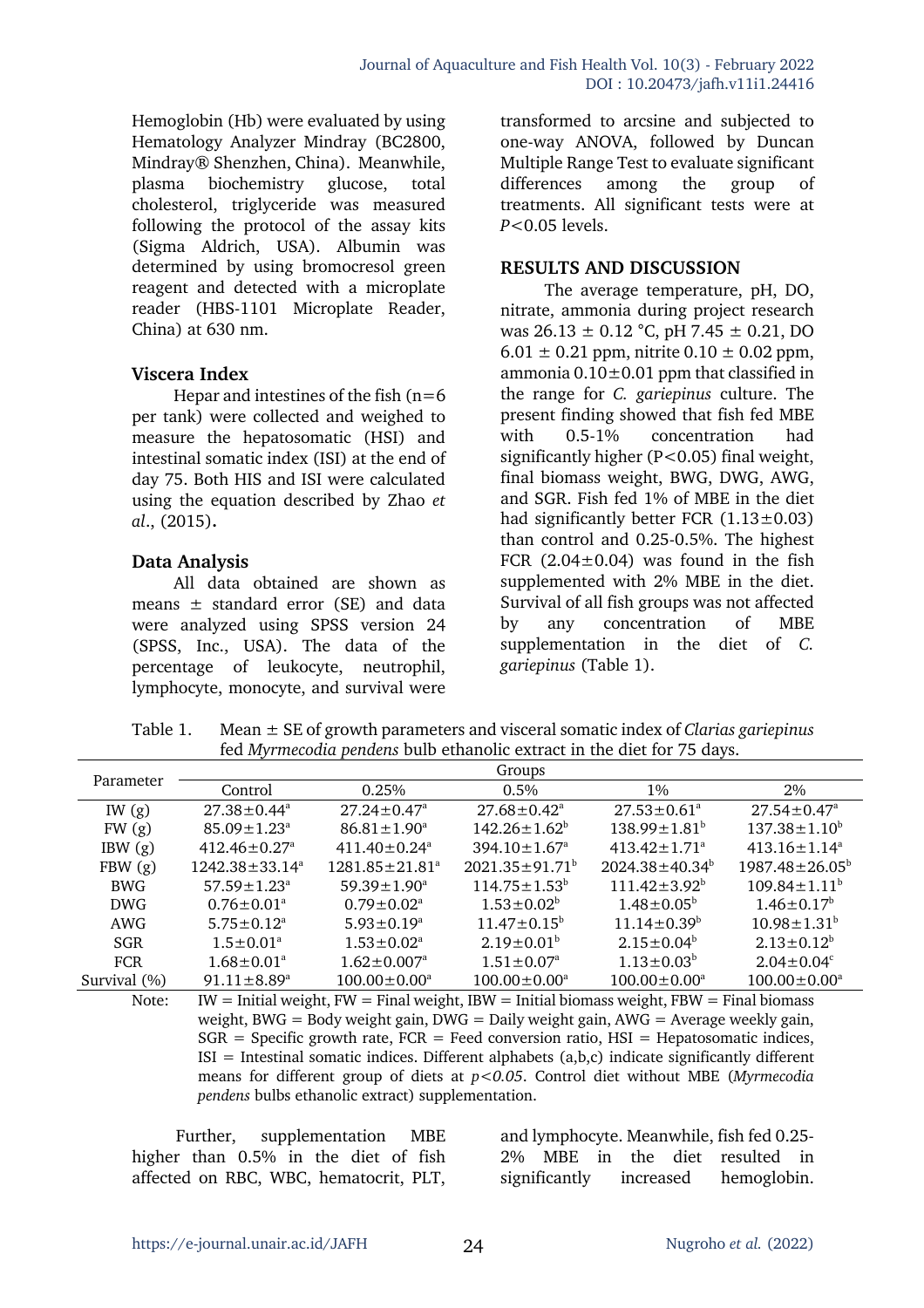However, neutrophils and monocytes of fish were not affected by any concentration of MBE supplementation in the diet (Table 2). Fish fed MBE in a diet higher than 0.5% resulted in significantly different glucose, total albumin, and triglyceride. The incremental addition of MBE in the diet showed significantly stepping up Cholesterol in the blood plasma of fish until 1% of MBE (Table 3).

Table 2. Mean ± SE of blood profiles of *Clarias gariepinus* fed *Myrmecodia pendens* bulb ethanolic extract in the diet for 75 days.

|                                |                               |                                | Groups                        |                               |                               |
|--------------------------------|-------------------------------|--------------------------------|-------------------------------|-------------------------------|-------------------------------|
| Parameters                     | Control                       | 0.25%                          | $0.5\%$                       | $1\%$                         | 2%                            |
| RBC $(10^6 \mu L^{-1})$        | $0.98 \pm 0.09^{\text{a}}$    | $0.86 \pm 0.14^a$              | $1.16 \pm 0.13^a$             | $1.61 \pm 0.01^b$             | $1.60 \pm 0.04a^b$            |
| WBC $(10^3 \mu L^{-1})$        | $13.34 \pm 1.78$ <sup>a</sup> | $16.30 \pm 0.77$ <sup>ab</sup> | $18.79 \pm 2.66^{ab}$         | $26.89 \pm 2.05$ <sup>c</sup> | $20.94 \pm 2.12^{ab}$         |
| Hemoglobin $(g \, dL^{-1})$    | $5.71 \pm 0.12$ <sup>a</sup>  | $7.04 \pm 0.52^b$              | $7.41 \pm 0.41^b$             | $8.82 \pm 0.12$ <sup>c</sup>  | $8.84 \pm 0.13$ °             |
| Hematocrit (%)                 | $14.31 \pm 1.43$ <sup>a</sup> | $15.98 \pm 1.15^{ab}$          | $15.37 \pm 0.86^{\circ}$      | $18.54 \pm 0.37^b$            | $16.54 \pm 0.63^{ab}$         |
| PLT $(10^3 \mu L^{-1})$        | $16.14 \pm 0.54$ <sup>a</sup> | $15.85 \pm 0.20^{\circ}$       | $27.71 \pm 0.24$ <sup>a</sup> | $38.42 \pm 0.63^b$            | $25.28 \pm 0.11^{ab}$         |
| Neutrophil $(10^3 \mu L^{-1})$ | $0.35 \pm 0.05^{\text{a}}$    | $0.67 \pm 0.04^a$              | $0.65 \pm 0.03^{\circ}$       | $0.91 \pm 0.03^{\text{a}}$    | $1.38 \pm 0.04^a$             |
| Lymphocyte $(10^3 \mu L^{-1})$ | $12.83 \pm 1.77$ <sup>a</sup> | $8.39 \pm 1.16^b$              | $16.57 \pm 1.02^a$            | $23.02 \pm 0.29^b$            | $19.37 \pm 1.89$ <sup>c</sup> |
| Monocyte $(10^3 \mu L^{-1})$   | $0.14 \pm 0.04$ <sup>a</sup>  | $0.17 \pm 0.07^{\text{a}}$     | $0.24 \pm 0.09^{\circ}$       | $0.30 \pm 0.01^{\circ}$       | $0.32 \pm 0.05^{\circ}$       |

Note:  $RBC = Red blood cell, WBC = White blood cell, PLT = Platelet. Different alphabets (a.b.c)$ indicate significantly different means for different group of diets at *p<0.05*. Control diet without MBE (*Myrmecodia pendens* bulbs ethanolic extract) supplementation.

Table 3. Mean±SE of blood plasma biochemistry of *Clarias gariepinus* fed *Myrmecodia pendens* bulb ethanolic extract in the diet for 75 days.

| Parameters      | Groups                        |                          |                                |                               |                               |  |
|-----------------|-------------------------------|--------------------------|--------------------------------|-------------------------------|-------------------------------|--|
| $(mg\,dL^{-1})$ | Control                       | 0.25%                    | $0.5\%$                        | 1%                            | 2%                            |  |
| Glucose         | $14.30 \pm 0.06^a$            | $14.45 \pm 0.08^{\circ}$ | $14.50.33 \pm 0.08^a$          | $15.71 \pm 0.05^{\circ}$      | $16.24 \pm 0.03$ <sup>c</sup> |  |
| Total albumin   | $4.35 \pm 0.07^{\circ}$       | $4.45 \pm 0.06^a$        | $4.46 \pm 0.04$ <sup>a</sup>   | $5.16 \pm 0.06^b$             | $5.13 \pm 0.07^b$             |  |
| Cholesterol     | $141.90 \pm 1.75^{\circ}$     | $113.28 \pm 0.76^b$      | $101.51 \pm 0.51$ <sup>c</sup> | $93.78 \pm 0.52$ <sup>d</sup> | 93.16 $\pm$ 0.53 <sup>d</sup> |  |
| Triglyceride    | $78.78 \pm 0.63$ <sup>a</sup> | $79.15 \pm 0.31^{\circ}$ | $78.46 \pm 0.69^{\circ}$       | $71.28 \pm 0.61^b$            | $64.30 \pm 1.55$ <sup>c</sup> |  |
|                 |                               |                          |                                |                               |                               |  |

Note: Different alphabets (a,b,c,d) indicate significantly different means for different group of diets at *p<0.05*. Control diet without MBE (*Myrmecodia pendens* bulbs ethanolic extract) supplementation.

Furthermore, in visceral value, the highest hepatosomatic index (HSI) was found on fish fed 1-2% MBE in the diet, while the intestinal somatic index (ISI)

was not affected by the addition of any concentration of MBE in the diet of fish (Table 4).

Table 4. Hepatosomatic (HSI) and intestinal somatic index (ISI) of *Clarias gariepinus* fed dietary *Myrmecodia pendens* bulb extract (MBE) in the diet for 75 days.

| <b>Parameters</b> |                              | Groups                       |                         |                                           |                                              |  |  |
|-------------------|------------------------------|------------------------------|-------------------------|-------------------------------------------|----------------------------------------------|--|--|
|                   | Control                      | 0.25%                        | $0.5\%$                 | $1\%$                                     | 2%                                           |  |  |
| HSI               | $1.11 \pm 0.41$ <sup>a</sup> | $1.23 \pm 0.31$ <sup>a</sup> | $1.54 \pm 0.25^a$       | $2.74 \pm 0.42^{\circ}$                   | $2.94 \pm 0.32^b$                            |  |  |
| ISI               | $1.62 \pm 0.32$ <sup>a</sup> | $3.33 \pm 0.66^a$            | $1.66 \pm 0.26^{\circ}$ | $1.80 \pm 0.20$ <sup>a</sup>              | $2.41 \pm 0.40^a$                            |  |  |
|                   | $\sim$ $\sim$ $\sim$ $\sim$  | .                            |                         | $\sim$ $\sim$ $\sim$ $\sim$ $\sim$ $\sim$ | $\sim$ $\sim$ $\sim$<br>$\sim$ $\sim$ $\sim$ |  |  |

Note: Different alphabets (a,b) superscripts on the same row indicate significantly different means for a different group of diets at *p<0.05*. Control diet without MBE (*Myrmecodia pendens* bulbs ethanolic extract) supplementation.

Recently, the use of the plant as a feed additive to replace antibiotics for enhancing the growth parameters, health indices and meat quality of fish due to the phytochemicals such as flavonoids, phenolics, and pigments is gaining in popularity. Dietary inclusion of some plant-derived substances has been also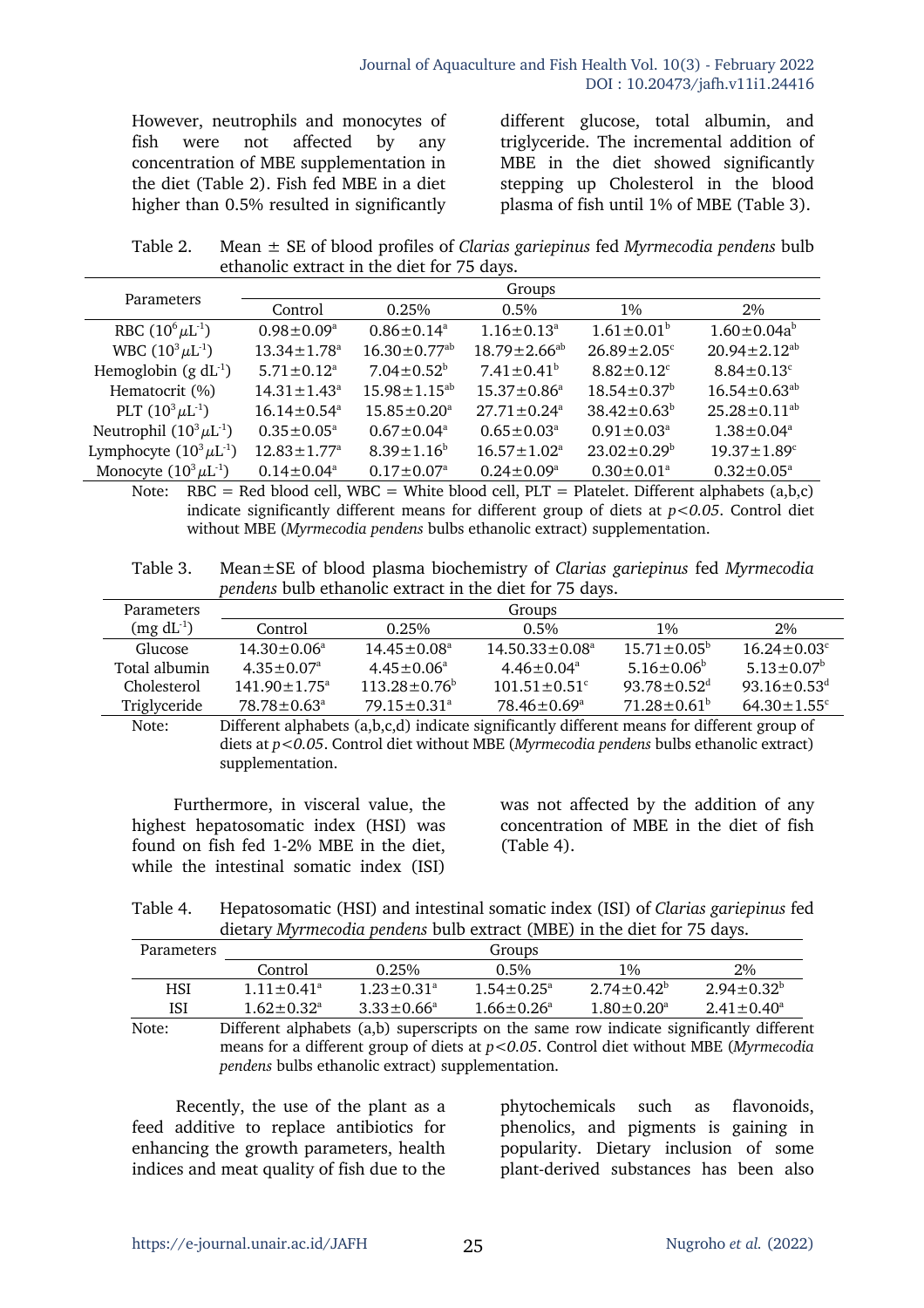considered and proved to have a great economic value in the aquaculture field. The application of plant extracts in aquaculture fields to boost growth factors and immunity has attracted researchers due to their active ingredient (Abdel-Tawwab *et al.*, 2018a; Adeshina *et al.*, 2018; Farsani *et al.*, 2019; Rahman *et al.*, 2018; Tan *et al.*, 2018).

The active ingredient derived from ethanolic plant extracts has been confirmed, containing active compounds namely saponin, triterpenoid, flavonoid, alkaloid, phenolic, and tannin (Barrett *et al.*, 2018; Ogunleye *et al.*, 2019). Some important secondary metabolite phytochemical compounds which abundant with antioxidant properties has been also found in ant nest plant (Sari *et al.*, 2017) that might be useful for the animal, such as fish. The present finding revealed that the MBE addition in the diet of *C. gariepinus* improved growth indices such as final weight, final biomass weight, BWG, DWG, AWG, and SGR. This improvement might be due to the occurrence of phytochemical compounds which can act as primary antioxidants that related to fish physiology (Rattanachaikunsopon and Phumkhachorn, 2007) and as a growth stimulant on juvenile *Pargus major* (JI *et al.*, 2007), *Carassius auratus* (Ahilan *et al.*, 2010), *Catla catla* (Kaleeswaran *et al.*, 2011).

This finding is similar to previous results performed by Izzreen and Fadzelly (2013) who used flavonoid-containing Green Tea, *Camellia sinensis* L that enhanced the growth of Nile Tilapia, *Oreochromis niloticus* (Abdel-Tawwab *et al.*, 2010). Moreover, phytochemical compounds such as triterpenoid, flavonoid, alkaloid, quinone, and phenolic have also been confirmed to increase many physiological indicators such as appetite, tonic, and immunity (Awad *et al.*, 2019; Chakraborty *et al.*, 2012; Sinha and Jindal, 2019).

Phytochemical content may be beneficial to enhance the innate immune system of fish to support their survival

(Chakraborty *et al*., 2012). The previous finding confirmed that phytochemical extract has successfully promoted the survival rate of *Cyprinus carpio* (Mohamad and Abasali, 2010); (*Oreochromis niloticus*) (Akinwande *et al.*, 2011), and marine ornamental fish (Dhayanithi *et al.*, 2013). Dhanalaxmi and Vastrad (2014) also stated that active phytochemicals from *Cinnamomum verum* increased the survival rate of *Oreochromis niloticus* post-*Aeromonas hydrophila* challenge (Abdel-Tawwab *et al.*, 2018b). The present study, however, revealed that *C. gariepinus* fed MBE any concentration did not affect the survival rate. In contrast, another study revealed that the presence of tannin in the plant might be harmful to fish at high doses and has negative effects on fish such as *Cyprinus carpio* and *Channa striatus*  (Viswaranjan *et al.*, 1988).

Blood indices are a pivotal tool to determine fish health (He *et al.*, 2015; Mallik *et al.*, 2019; Suely *et al.*, 2016; Wang *et al.*, 2014). Blood indices such as red blood cells, white blood cells, hemoglobin, hematocrit value, and platelet are pivotal parameters to determine the physiological status of fish. Current research revealed that groups of fish fed with diet mixed with MBE showed significantly higher RBC, WBC, and Hb than the control group, confirming that MBE had beneficial to improved blood function properties.

A previous study found that the ethanolic extract of *M*. *tuberosa* that also contains phytochemical active such as phenolic improves the blood profile and immune system (Firdausy *et al*., 2016). The immunity of fish correlates with blood profile which is a pivotal indicator in the monitoring of fish health (Moazenzadeh *et al.*, 2017; Simide *et al.*, 2016; Soberon *et al.*, 2014). Blood indices such as RBC, WBC, Hb, Hct, and PLT can be used to evaluate fish physiological conditions (Bilen *et al.*, 2019; Velichkova *et al.*, 2019). The WBC is generally used to monitor fish's health status because it is an important parameter to their innate immune defense and functioning (Franz *et*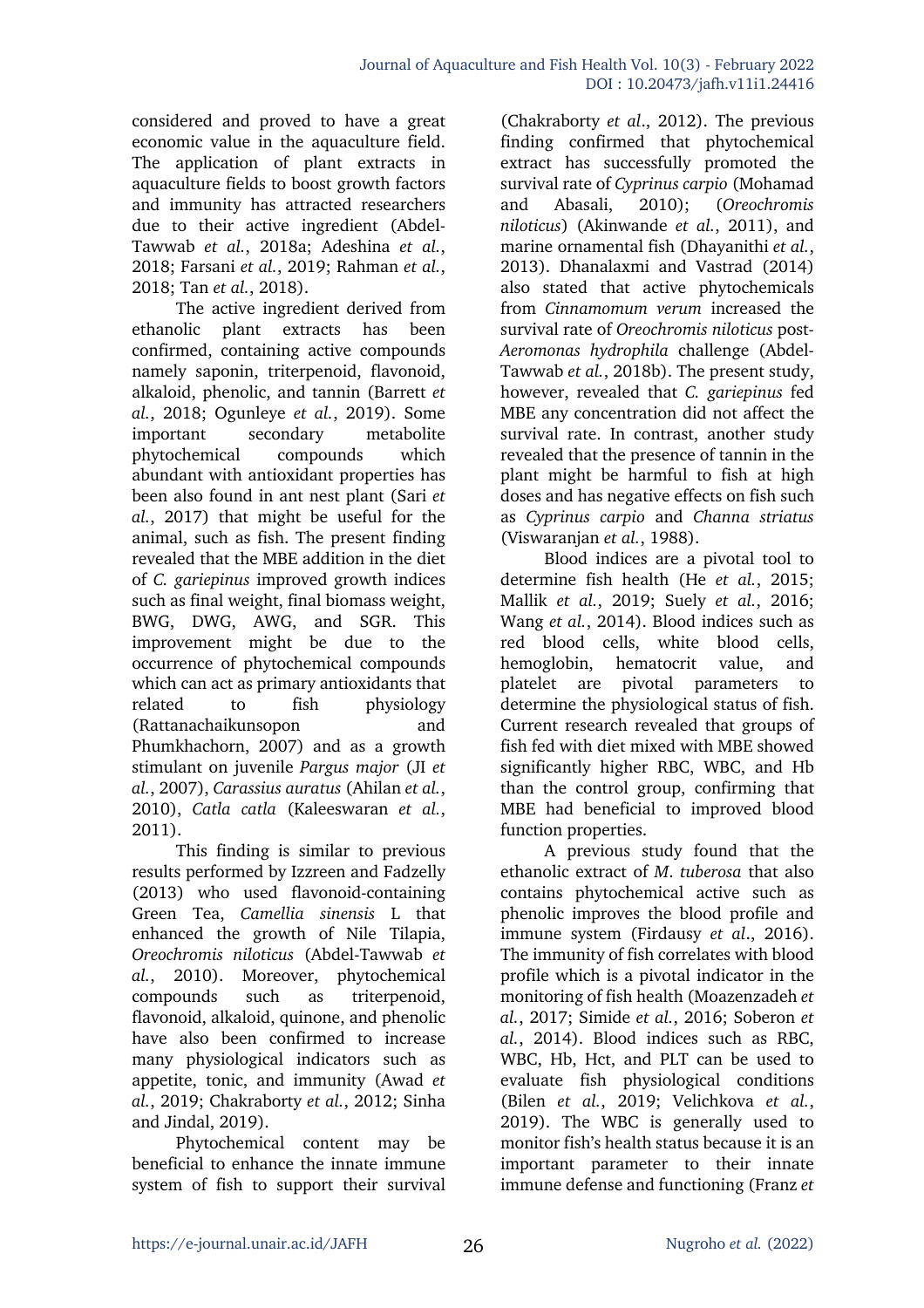*al.*, 2016; Kumar *et al.*, 2019). The present research found that WBC, Hb, and PLT of fish fed MBE above 0.25% in the diet showed significantly higher improvement than a control group. This finding is in line with previous studies, stating that plant extracts which contain active phytochemicals may enhance the value of WBC, Hb, PLT, neutrophil, monocyte, and lymphocyte in fish (Gavriil *et al.*, 2019; Babahydari *et al.*, 2014; Yuniar *et al.*, 2017).

The mechanism of MBE in increasing blood parameters in the fish is not clearly defined and needs further research. Nevertheless, Nair *et al.* (2002); Lyu and Park (2005) stated that flavonoids from plant extract may boost IL-2 (Interleukin 2) and INFγ (Interferon) as bio catalysator in WBC metabolism which is important in nonspecific cellular immunity. Further, this mechanism also helps in decreasing RBC hemolysis and protecting the bio membrane of RBC from oxidative damage that destructs by free radicals (Asgary *et al.*, 2005; Kitagawa *et al.*, 1992). Thus, the current finding is similar to past research, confirming that MBE is capable of an antioxidant that can be used to protect the heme iron of RBC and increase erythropoiesis (Hamed and El-Sayed, 2019; Shatoor, 2011; Uboh *et al.*, 2010).

The blood biochemical properties are useful to reflect fish health conditions and nutritional metabolism that determine the health performance of the fish in response to dietary supplementation (Hassaan *et al.*, 2019; Turan and Gezer, 2018). The levels of triglycerides and cholesterol as energy metabolites are pivotal parameters in fish health (Eckel *et al.*, 2005). Either triglyceride or cholesterol has some important biological functions such as storing energy, signaling, and acting as pivotal structural components of cell membranes. The change value of both energy metabolites may lead to health disturbance in most vertebrate species. Moreover, triglycerides level is a general indicator of the health of

liver function, while cholesterol level is a nutritional status (Brum *et al.*, 2018).

The current study revealed that Fish fed MBE in the diet above 0.5% resulted in significantly decreased cholesterol and triglyceride, while glucose and total albumin of fish were significantly increased. This finding is similar to the previous study, performed by Brum *et al*. (2018) who stated that cholesterol and triglycerides of Nile tilapia fed 0.5-1.5% clove basil in their diet showed a significant reduction. Other reports revealed that the albumin, cholesterol, glucose, and triglyceride levels in the blood plasma of *Oreochromis mossambicus* fed dietary medicinal plant extracts groups showed significantly higher than fish in control groups (Immanuel *et al.*, 2009).

In contrast, hybrid grouper (*Epinephelus lanceolatus* ♂ × *Epinephelus fuscoguttatus* ♀) fed dietary *Panax notoginseng* extract in the diet found significantly reduce glucose level in the plasma (Sun *et al.*, 2018). According to Ribeiro *et al.* (2016) feeding a fish for example Tambaqui *Colossoma macropomum* with diets containing plant extract improved plasma glucose and showed no stress in fish treatment groups, similar to those of the control group. Moreover, the increase in total albumin may also relate to sufficient feed and supplementation intake.

The value of hepatosomatic (HSI) and intestinal somatic index (ISI) are parameters that can be used as a liver and intestinal health indicator for fish (Chakraborty *et al.*, 2015; Elabd *et al.*, 2019). The present study found that supplementation of MBE between 1-2% resulted in significantly higher HSI than other groups, while dietary any concentration of MBE in the diet did not change ISI of *C. gariepinus*. This finding is supported by a past report that revealed that there were no significant differences in viscerosomatic index among all groups of hybrid grouper (*Epinephelus lanceolatus* ♂ × *Epinephelus fuscoguttatus* ♀) fed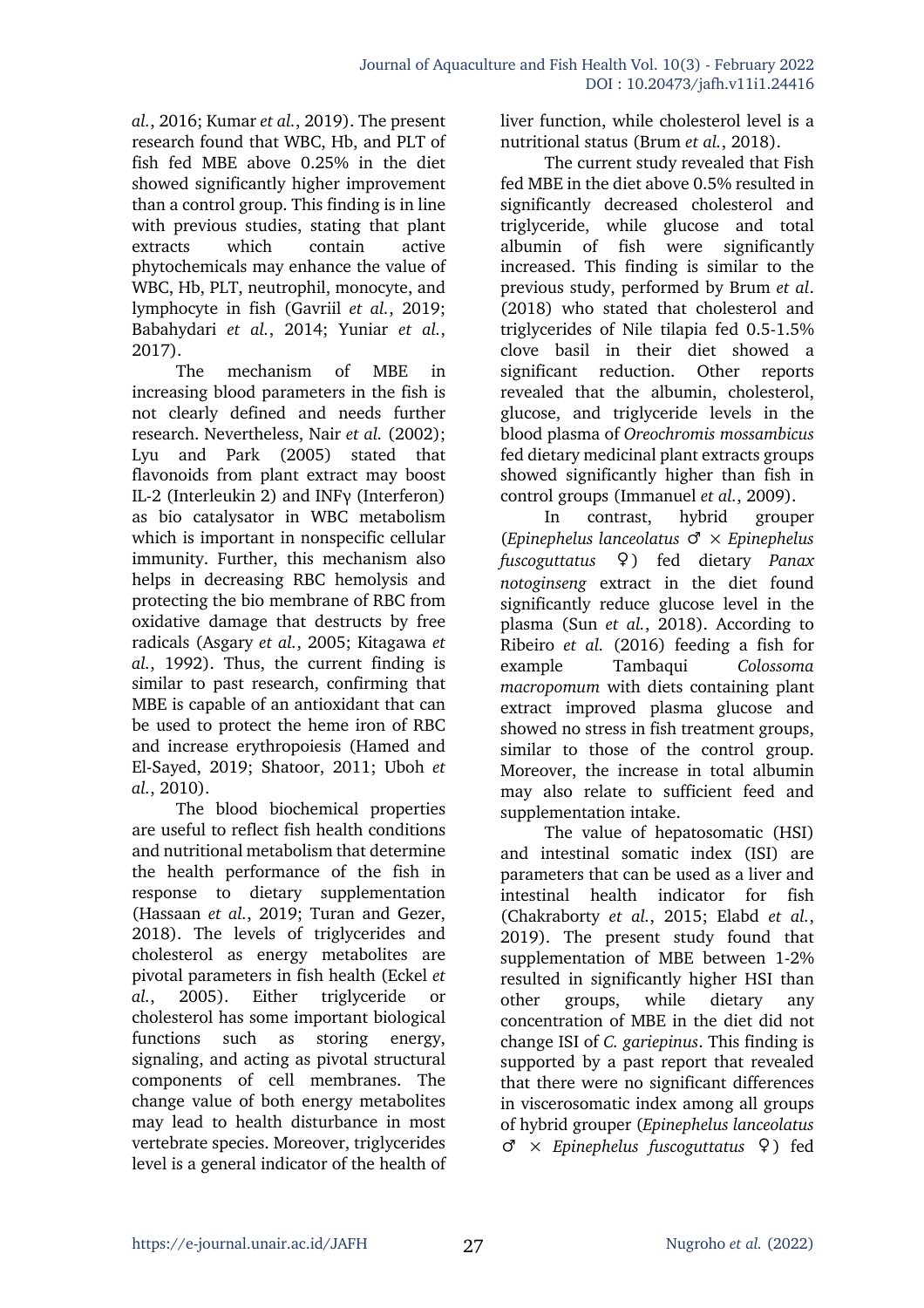dietary ginkgo biloba leaf extract (Tan *et al.*, 2018).

Another report also stated that Nile tilapia (GIFT strain) fed an *Aloe vera* addition in the diet resulted in a significant increase in HSI, but viscerosomatic indices shown not significantly different (Panase *et al.*, 2018). The increasing HSI may be due to the phytochemicals in the MBE extract that can trigger a fish's hepatic cells to boost their ability to store biochemical nutrients in the body of fish such as glucose, amino acids, and lipid. Further, the biochemical nutrients can be released into the bloodstream, transferred to target cells, and converted into energy (Lucas and Watson, 2002). In addition, the high HSI also reflects the increment of liver cell size which can enhance growth, store more lipid in the fish body to maintain energy level, and combat some environmental stressors (Klaunig *et al.*, 1979; Panase *et al*., 2018).

#### **CONCLUSION**

The supplementation of *Myrmecodia pendens* bulb extract (MBE) supports growth, increases blood indices, and plasma biochemistry of *Clarias gariepinus.* Dietary 1% MBE in the feed of *C. gariepinus* is beneficial and recommended to increase the growth and blood parameters function of the fish. Nevertheless, further research needs to be done to evaluate the phytochemical active ingredient of those plants on fish physiology (including antioxidant activity and responses molecular). In addition, a challenge test using fish pathogenic bacteria concerning the effects of MBE supplementation need to be done to evaluate the effects of MBE on the immune system and other physiology parameters.

# **ACKNOWLEDGMENT**

The authors would like to thank Kemenristekdikti (Ministry of Research and Technology General Higher Education) for funding this project through Penelitian Dasar Unggulan Perguruan Tinggi (PDUPT) 2019, contract number 179/UN.17.41/KL/2019.

#### **REFERENCES**

- Abdel-Tawwab, M., Adeshina, I., Jenyo-Oni, A., Ajani, E.K. and Emikpe, B.O., 2018a. Growth, physiological, antioxidants, and immune response of African catfish, *Clarias gariepinus*  (B.), to dietary clove basil, *Ocimum gratissimum*, leaf extract and its susceptibility to *Listeria monocytogenes* infection. *Fish Shellfish Immunology*, *78*, pp.346- 354. http://doi.org/10.1016/j.fsi.2 018.04.057
- Abdel-Tawwab, M., Ahmad, M.H., Seden, M. E.A. and Sakr, S.F.M., 2010. Use of green tea, *Camellia sinensis* L., in practical diet for growth and protection of Nile Tilapia, *Oreochromis niloticus* (L.), against *Aeromonas hydrophila* infection. *Journal of the World Aquaculture Society*, *41*(S2), pp.203-213. http://doi.org/10.1111/j.1749- 7345.2010.00360.x
- Abdel-Tawwab, M., Hagras, A.E., Elbaghdady, H.A.M. and Monier, M.N., 2015. Effects of dissolved oxygen and fish size on Nile tilapia, *Oreochromis niloticus* (L.): growth performance, whole-body composition, and innate immunity. *Aquaculture International*, *23*, pp.1261-1274. http://doi.org/10.1 007/s10499-015-9882-y
- Abdel-Tawwab, M., Samir, F., Abd El-Naby, A.S. and Monier, M.N., 2018b. Antioxidative and immunostimulatory effect of dietary cinnamon nanoparticles on the performance of Nile tilapia, *Oreochromis niloticus* (L.) and its susceptibility to hypoxia stress and *Aeromonas hydrophila* infection. *Fish & Shellfish Immunology*, *74*, pp.19- 25. http://doi.org/10.1016/j.fsi.20 17.12.033
- Abidin, D.A.Z., Hashim, M., Das, S.K., Rahim, S.M. and Mazlan, A.G., 2016. Enzymatic digestion of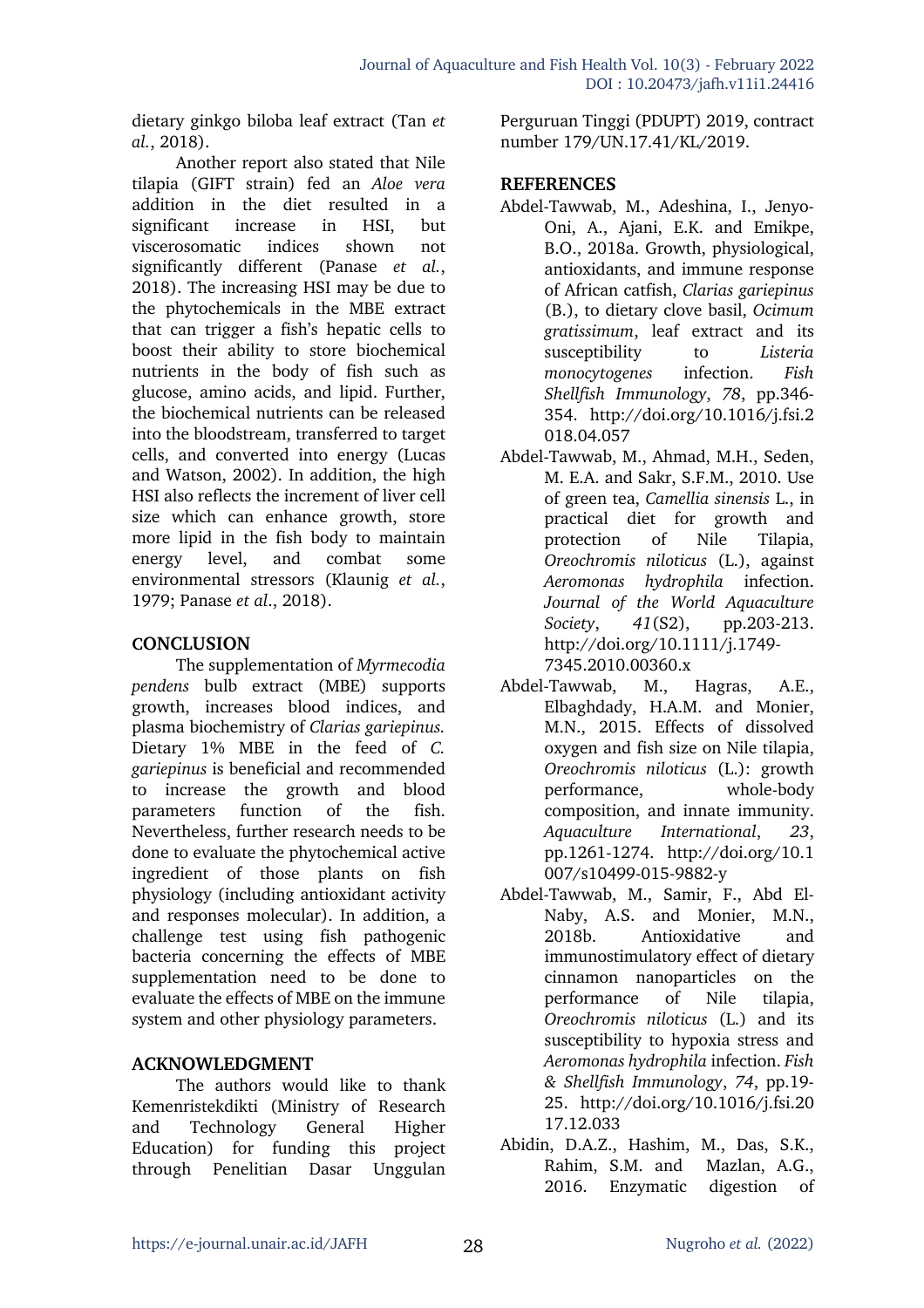stomachless fish *Zenarchopterus buffonis*. *AACL Bioflux*, *9*(3), pp.695- 703. http://www.bioflux.com.ro/do cs/2016.695-703.pdf

- Adel, M., Amiri, A.A., Zorriehzahra, J., Nematolahi, A. and Esteban, M.Á., 2015. Effects of dietary peppermint (*Mentha piperita*) on growth performance, chemical body composition and hematological and immune parameters of fry caspian white fish (*Rutilus frisii* kutum). *Fish & Shellfish Immunology*, *45*(2), pp.841-847. http://dx.doi.org/10.1 016/j.fsi.2015.06.010
- Adeshina, I., Jenyo-Oni, A., Emikpe, B.O., Ajani, E.K. and Abdel-Tawwab, M., 2018. Stimulatory effect of dietary clove, *Eugenia caryophyllata*, bud extract on growth performance, nutrient utilization, antioxidant capacity, and tolerance of African catfish, *Clarias gariepinus* (B.), to *Aeromonas hydrophila* infection. *Journal of the World Aquaculture Society*, *50*, pp.390-405. http://doi. org/10.1111/jwas.12565
- Ahilan, B., Nithiyapriyatharshini, A. and Ravaneshwaran, K., 2010. Influence of certain herbal additives on the growth, survival and disease resistance of goldfish, *Carassius auratus* (Linnaeus). *Tamilnadu Journal of Veterinary Animal Science*, *6*, pp.5-11.
- Akinwande, A., Dada, A. and Moody, F., 2011. Effect of dietary administration of the phytochemical "genistein" (3, 5, 7, 3, 4 pentahydroxyflavone) on masculine tilapia, *Oreochromis niloticus*. *Elixir aqua*, *33*, pp.2231-2233.
- Asgary, S., Naderi, G.H. and Askari, N., 2005. Protective effect of flavonoids against red blood cell hemolysis by free radicals. *Experimental and clinical cardiology*, *10*(2), pp.88-90. https://www.ncbi.nlm.nih.gov/pmc /articles/PMC2716227/
- Awad, E., Austin, D., Lyndon, A. and Awaad, A., 2019. Possible effect of hala extract (*Pandanus tectorius*) on

immune status, anti-tumour and resistance to *Yersinia ruckeri* infection in rainbow trout (*Oncorhynchus mykiss*). *Fish & Shellfish Immunology*, *87*, pp.620- 626. https://doi.org/10.1016/j.fsi.2 019.02.012

- Babahydari, S.B., Dorafshan, S., Heyrati, F.P., Soofiani, N.M. and Vahabi, M.R., 2014. The physiological changes, growth performance and whole body composition of common carp, *Cyprinus carpio* fed on diet containing wood betony, *Stachys lavandulifolia* extract. *Journal of Agricultural Science and Technology*, *16*, pp.1565-1574. http://hdl.handl e.net/123456789/4029
- Barrett, A.H., Farhadi, N.F. and Smith, T.J., 2018. Slowing starch digestion and inhibiting digestive enzyme activity using plant flavanols/ tannins—A review of efficacy and mechanisms. *LWT - Food Science and Technology*, *87*, pp.394-399. http:// doi.org/10.1016/j.lwt.2017.09.002
- Bennani, N., Schmid-Alliana, A. and Lafaurie, M., 1995. Evaluation of phagocytic activity in a teleost fish, *Dicentrarchus labrax*. *Fish & Shellfish Immunology*, *5*(3), pp.237-246. http://doi.org/10.1016/S1050-464 8(05)80017-8
- Bilen, S., Kenanoglu, O.N., Terzi, E., Ozdemir, R.C. and Sonmez, A.Y., 2019. Effects of tetra (*Cotinus coggygria*) and common mallow (*Malva sylvestris*) plant extracts on growth performance and immune response in Gilthead Sea bream (*Sparus aurata*) and European Sea bass (*Dicentrarchus labrax*). *Aquaculture*, *512*, 734251. http://doi.org/10.1016/J.Aquacult ure.2019.734251
- Brum, A., Pereira, S.A., Cardoso, L., Chagas, E.C., Chaves, F.C.M., Mouriño, J.L.P. and Martins, M.L., 2018. Blood biochemical parameters and melanomacrophage centers in Nile tilapia fed essential oils of clove basil and ginger. *Fish & Shellfish*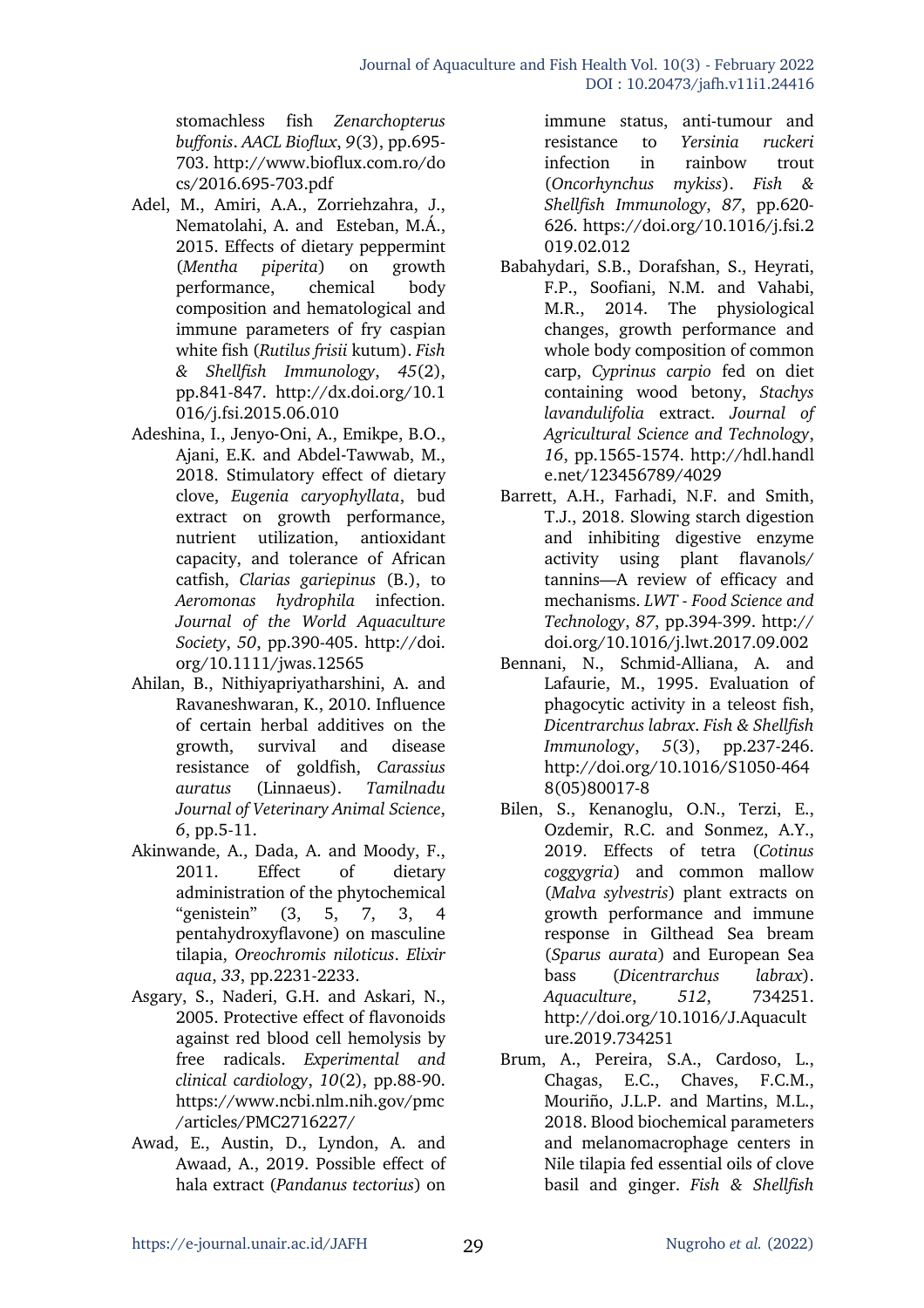*Immunology*, *74*, pp.444-449. http:/ /doi.org/10.1016/j.fsi.2018.01.021

- Cai, Z., Li, W., Mai, K., Xu, W., Zhang, Y. and Ai, Q., 2015. Effects of dietary size-fractionated fish hydrolysates on growth, activities of digestive enzymes and aminotransferases and expression of some protein metabolism related genes in large yellow croaker (*Larimichthys crocea*) larvae. *Aquaculture*, *440*, pp.40-47. http://dx.doi.org/10.1016/j.aquacu lture.2015.01.026
- Chakraborty, S.B., Molnár, T., Ardó, L., Jeney, G. and Hancz, C., 2015. Oral administration of *Basella alba* leaf methanol extract and genistein enhances the growth and nonspecific immune responses of *Oreochromis niloticus*. *Turkish Journal of Fisheries and Aquatic Sciences*, *15*, pp.167-173. http://doi. org/10.4194/1303-2712-v15\_1\_18
- Chakraborty, S.B., Molnár, T. and Hancz, C., 2012. Effects of methyltestosterone, tamoxifen, genistein and *Basella alba* extract on masculinization of guppy (*Poecilia reticulata*). *Journal of Applied Pharmaceutical Science*, *2*(12), p.48. http://doi.org/10.7324/JAPS.2012. 21209
- Chandel, A.K., Narasu, M.L., Chandrasekhar, G., Manikyam, A. and Rao, L.V., 2009. Use of *Saccharum spontaneum* (wild sugarcane) as biomaterial for cell immobilization and modulated ethanol production by thermotolerant *Saccharomyces cerevisiae* VS3. *Bioresource Technology*, *100*(8), pp.2404-2410. http://dx.doi.org/10.1016/j.biortec h.2008.11.014
- Chi, C., Giri, S.S., Jun, J.W., Kim, H.J., Yun, S., Kim, S.G. and Park, S.C., 2016. Immunomodulatory effects of bioactive compound isolated from *Dryopteris crassirhizoma* on the grass carp *Ctenopharyngodon idella*. *Journal of Immunology Research*,

*2016*, p.10. http://doi.org/10.1155 /2016/3068913

- Chowdhary, S., Srivastava, P.P., Jena, J., Yadav, A.K., Dayal, R., Mishra, S. and Srivastava, S.M., 2013. Histological studies of the intestine in threatened Asian catfish (*Clarias batrachus*) fingerlings fed with animal or plant origin protein blended with glucosamine. *International Journal of Fisheries and Aquatic Studies*, 1(2), pp.50-55. http://krishi.icar.gov.in/jspui/hand le/123456789/4674
- Couto, A., Barroso, C., Guerreiro, I., Pousão-Ferreira, P., Matos, E., Peres, H., Oliva-Teles, A. and Enes, P., 2016. Carob seed germ meal in diets for meagre (*Argyrosomus regius*) juveniles: Growth, digestive enzymes, intermediary metabolism, liver and gut histology. *Aquaculture*, *451*, pp.396-404. http://dx.doi.org/ 10.1016/j.aquaculture.2015.10.007
- Dhanalaxmi, R. and Vastrad, J., 2014. Phyto constituents: an analysis of cinnamon (*Cinnamomum verum*) leaf extracts. *Asian Journal of Home Science*, 9, pp.319-321. http://resea rchjournal.co.in/upload/assignment s/9\_319-321.pdf
- Dhayanithi, B.N., Kumar, T.T.A., Balasubramanian, T. and Tissera, K., 2013. A study on the effect of using mangrove leaf extracts as a feed additive in the progress of bacterial infections in marine ornamental fish. *Journal of Coastal Life Medicine*, *1*(3), pp.217-224. https://doi.org/1 0.12980/JCLM.1.20133D317
- Eckel, R.H., Grundy, S.M. and Zimmet, P.Z., 2005. The metabolic syndrome. *The Lancet*, *365*(9468), pp.1415-1428. http://doi.org/10.1 016/S0140-6736(05)66378-7
- Ekman, A., Wallberg, O., Joelsson, E. and Börjesson, P., 2013. Possibilities for sustainable biorefineries based on agricultural residues – A case study of potential straw-based ethanol production in Sweden. *Applied Energy*, *102*, pp.299-308. http://dx.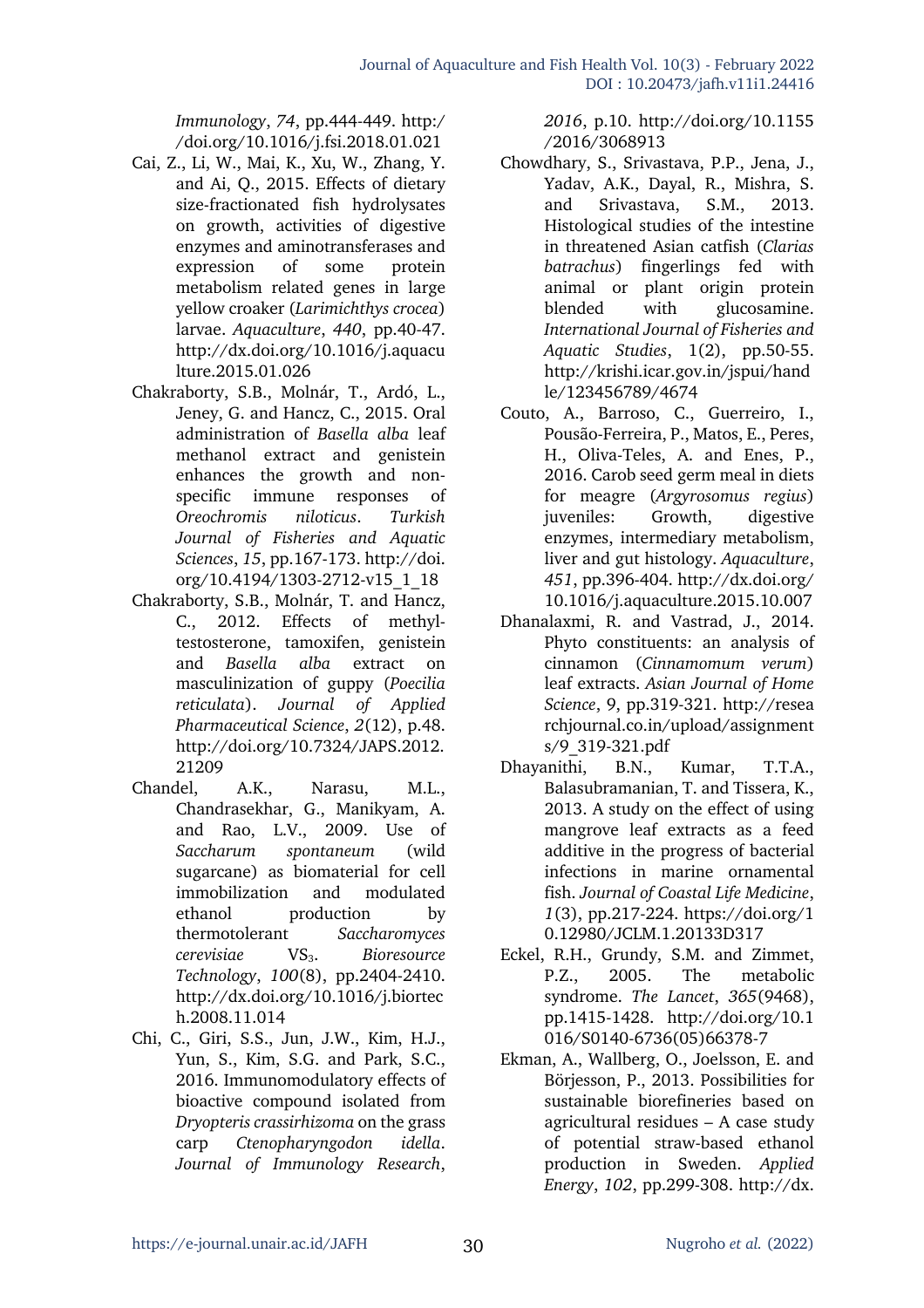doi.org/10.1016/j.apenergy.2012.0 7.016

- Elabd, H., Soror, E., El-Asely, A., El-Gawad, E.A. and Abbass, A., 2019. Dietary supplementation of Moringa leaf meal for Nile tilapia *Oreochromis niloticus:* Effect on growth and stress indices. *The Egyptian Journal of Aquatic Research*, *45*(3), pp.265-271. https://doi.org/ 10.1016/j.ejar.2019.05.009
- Engida, A.M., Kasim, N.S., Tsigie, Y.A., Ismadji, S., Huynh, L. H. and Ju, Y.H., 2013. Extraction, identification and quantitative HPLC analysis of flavonoids from sarang semut (*Myrmecodia pendan*). *Industrial Crops and Products*, *41*, pp.392-396. http://dx.doi.org/10.1 016/j.indcrop.2012.04.043
- Farsani, M.N., Hoseinifar, S.H., Rashidian, G., Farsani, H.G., Ashouri, G. and Van Doan, H., 2019. Dietary effects of *Coriandrum sativum* extract on growth performance, physiological and innate immune responses and resistance of rainbow trout (*Oncorhynchus mykiss*) against *Yersinia ruckeri*. *Fish & Shellfish Immunology*, *91*, pp.233-240. https://doi.org/10.1016/j.fsi.2019. 05.031
- Firdausy, A.F., Nurlaila and Sasmito, E., 2016. Acute toxicity of non-hexane fraction of ethanolic extract of antplant (*Myrmecodia tuberose (*Jack) Bl.) hypocotyls in rats. *International Journal of Pharmaceutical and Clinical Research*, *8*(1), pp.6-9. https ://doi.org/10.25258/ijpcr.v8i1.2
- Franz, A.C., Faass, O., Köllner, B., Shved, N., Link, K., Casanova, A., Wenger, M., D'Cotta, H., Baroiller, J.F., Ullrich, O., Reinecke, M. and Eppler, E., 2016. Endocrine and local IGF-I in the bony fish immune system. *Biology*, *5*(1), p.9. http://doi.org/10 .3390/biology5010009
- Gavriil, L., Detopoulou, M., Petsini, F., Antonopoulou, S. and Fragopoulou, E., 2019. Consumption of plant extract supplement reduces platelet

activating factor-induced platelet aggregation and increases platelet activating factor catabolism: a randomised, double-blind and placebo-controlled trial. *British Journal of Nutrition*, *121*(9), pp.982-991. http://doi.org/10.101 7/S0007114519000308

- Githukia, C.M., Ogello, E.O., Kembenya, E.M., Achieng, A.O., Obiero, K.O. and Munguti, J.M., 2015. Comparative growth performance of male monosex and mixed sex Nile tilapia (*Oreochromis niloticus* L.) reared in earthen ponds. *Croatian Journal of Fisheries : Ribarstvo*, *73*(1), pp.20-25. https://doi.org/10 .14798/73.1.788
- Hamed, H.S. and El-Sayed, Y.S., 2019. Antioxidant activities of *Moringa oleifera* leaf extract against pendimethalin-induced oxidative stress and genotoxicity in Nile tilapia, *Oreochromis niloticus* (L.). *Fish Physiology and Biochemistry*, *45*, pp.71-82. http://doi.org/10.1007/s 10695-018-0535-8
- Hanh, N.P., Phan, N.H.T., Thuan, N.T.D., Hanh, T.T.H., Vien, L.T., Thao, N.P., Thanh, N.V., Cuong, N.X., Binh, N.Q., Nam, N.H., Kiem, P.V., Kim, Y.H. and Minh, C.V., 2016. Two new simple iridoids from the ant-plant *Myrmecodia tuberosa* and their antimicrobial effects. *Natural Product Research*, *30*, pp.2071-2076. http://doi.org/10.1080/14786419. 2015.1113412
- Hassaan, M.S., Mohammady, E.Y., Soaudy, M.R., El-Garhy, H.A.S., Moustafa, M.M.A., Mohamed, S.A. and El-Haroun, E.R., 2019. Effect of *Silybum marianum* seeds as a feed additive on growth performance, serum biochemical indices, antioxidant status, and gene expression of Nile tilapia, *Oreochromis niloticus* (L.) fingerlings. *Aquaculture*, *509*, pp.178-187. https://doi.org/10.101 6/j.aquaculture.2019.05.006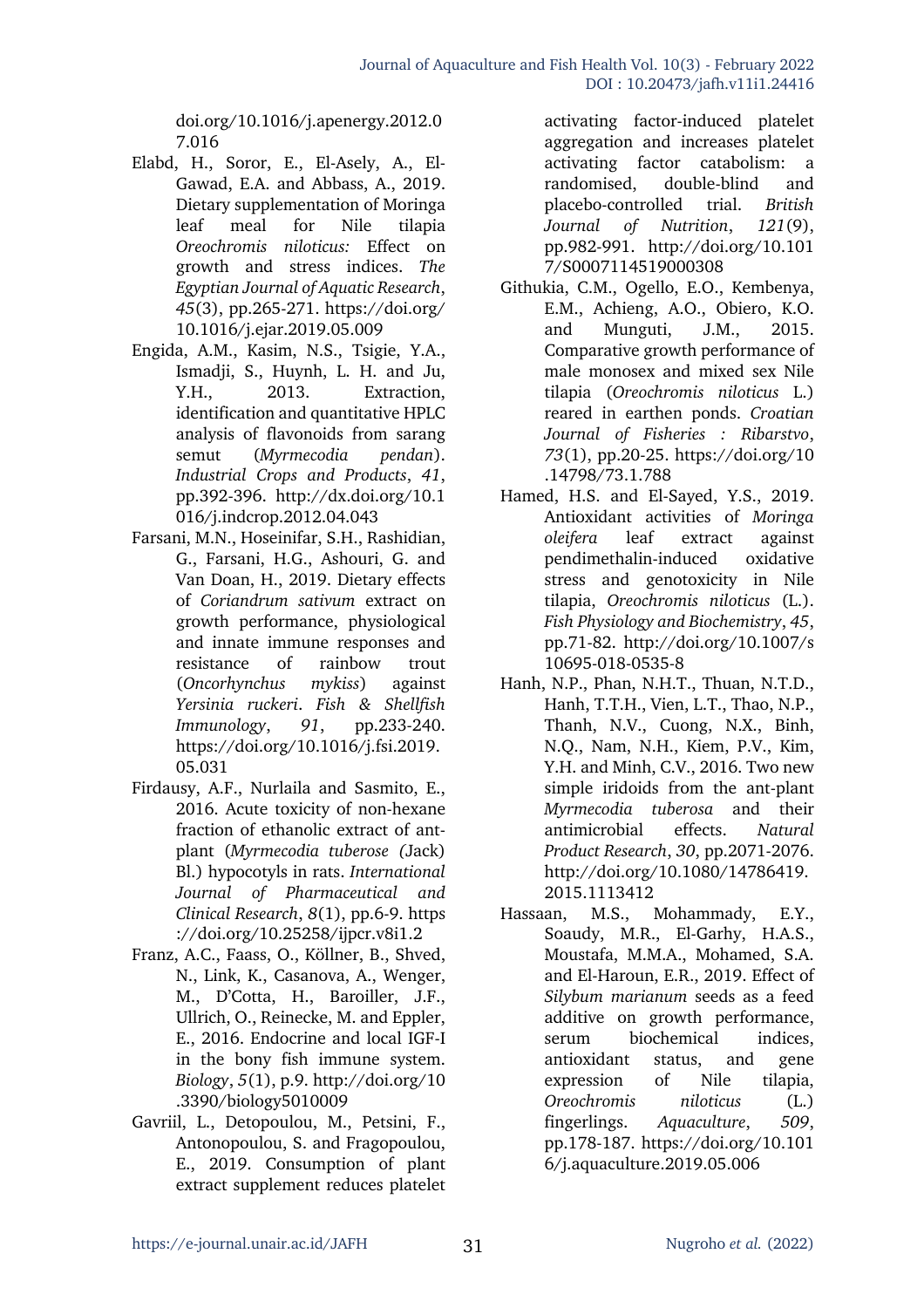- Haugland, G.T., Jakobsen, R.A., Vestvik, N., Ulven, K., Stokka, L. and Wergeland, H.I., 2012. Phagocytosis and respiratory burst activity in lumpsucker (*Cyclopterus lumpus* L.) leukocytes analysed by flow cytometry. *PLoS ONE*, 7, e47909. http://doi.org/10.1371/journal.po ne.0047909
- Havas, M., Kumar, S., Nagy, Z., Beliczky, G., Nagy, S., Bercsény, M. and Gál, D., 2015. Effects of feeding regime on growth feed conversion and size variation of *Silurus glanis*. *Croatian Journal of Fisheries : Ribarstvo*, *73*(4), pp.142-147. http://doi.org/1 0.14798/73.4.846
- Haylor, G.S. and Mollah, M.F.A., 1995. Controlled hatchery production of african catfish, *Clarias gariepinus*: The influence of temperature on early development. *Aquatic Living Resources*, *8*(4), pp.431-438. https:/ /doi.org/10.1051/alr:1995051
- He, J., Qiang, J., Gabriel, N.N., Xu, P. and Yang, R., 2015. Effect of feedingintensity stress on biochemical and hematological indices of gift tilapia (*Oreochromis niloticus*). *Turkish Journal of Fisheries and Aquatic Sciences*, *15*, pp.303-310. http://doi. org/10.4194/1303-2712-v15\_2\_12
- Heikkinen, J., Vielma, J., Kemiläinen, O., Tiirola, M., Eskelinen, P., Kiuru, T., Navia-Paldanius, D. and von Wright, A., 2006. Effects of soybean meal based diet on growth performance, gut histopathology and intestinal microbiota of juvenile rainbow trout (*Oncorhynchus mykiss*). *Aquaculture*, *261*(1), pp.259-268. https://doi.org /10.1016/j.aquaculture.2006.07.01 2
- Hertiani, T., Sasmito, E., Sumardi and Ulfah, M. 2010. Preliminary study on immunomodulatory effect of sarang-semut tubers *Myremcodia tuberosa* and *Myrmecodia pendens*. *OnLine Journal of Biological Sciences*, *10*(3), pp.136-141. https://doi.org/ 10.3844/ojbsci.2010.136.141
- Immanuel, G., Uma, R.P., Iyapparaj, P., Citarasu, T., Peter, S.M.P., Babu, M.M. and Palavesam, A., 2009. Dietary medicinal plant extracts improve growth, immune activity and survival of tilapia *Oreochromis mossambicus*. *Journal of Fsh Biology*, *74*(7), pp.1462-1475. http://doi. org/10.1111/j.1095-8649.2009.022 12.x
- Inama, L., Diré, S., Carturan, G. and Cavazza, A., 1993. Entrapment of viable microorganisms by  $SiO<sub>2</sub>$  solgel layers on glass surfaces: Trapping, catalytic performance and immobilization durability of *Saccharomyces cerevisiae*. *Journal of Biotechnology*, *30*(2), pp.197-210. http://dx.doi.org/10.1016/0168- 1656(93)90113-2
- Izzreen, M.N.N.Q. and Fadzelly, M.A.B., 2013. Phytochemicals and antioxidant properties of different parts of *Camellia sinensis* leaves from Sabah Tea Plantation in Sabah, Malaysia. *International Food Research Journal*, *20*(1), pp.307- 312. http://www.ifrj.upm.edu.my/ volume-20-2013.html
- Ji, S.C., Takaoka, O., Jeong, G.S., Lee, S.W., Ishimaru, K., Seoka, M. and Takii, K., 2007. Dietary medicinal herbs improve growth and some non-specific immunity of red sea bream *Pagrus major*. *Fisheries Science*, *73*, pp.63-69. http://doi. org/10.1111/j.1444-2906.2007.013 02.x
- Jiang, J., Feng, L., Tang, L., Liu, Y., Jiang, W. and Zhou, X., 2015. Growth rate, body composition, digestive enzymes and transaminase activities, and plasma ammonia concentration of different weight Jian carp (*Cyprinus carpio* var. Jian). *Animal Nutrition*, *1*(4), pp.373-377. http://dx.doi.org/10.1016/j.aninu. 2015.12.006
- Kaleeswaran, B., Ilavenil, S. and Ravikumar, S., 2011. Growth response, feed conversion ratio and antiprotease activity of *Cynodon*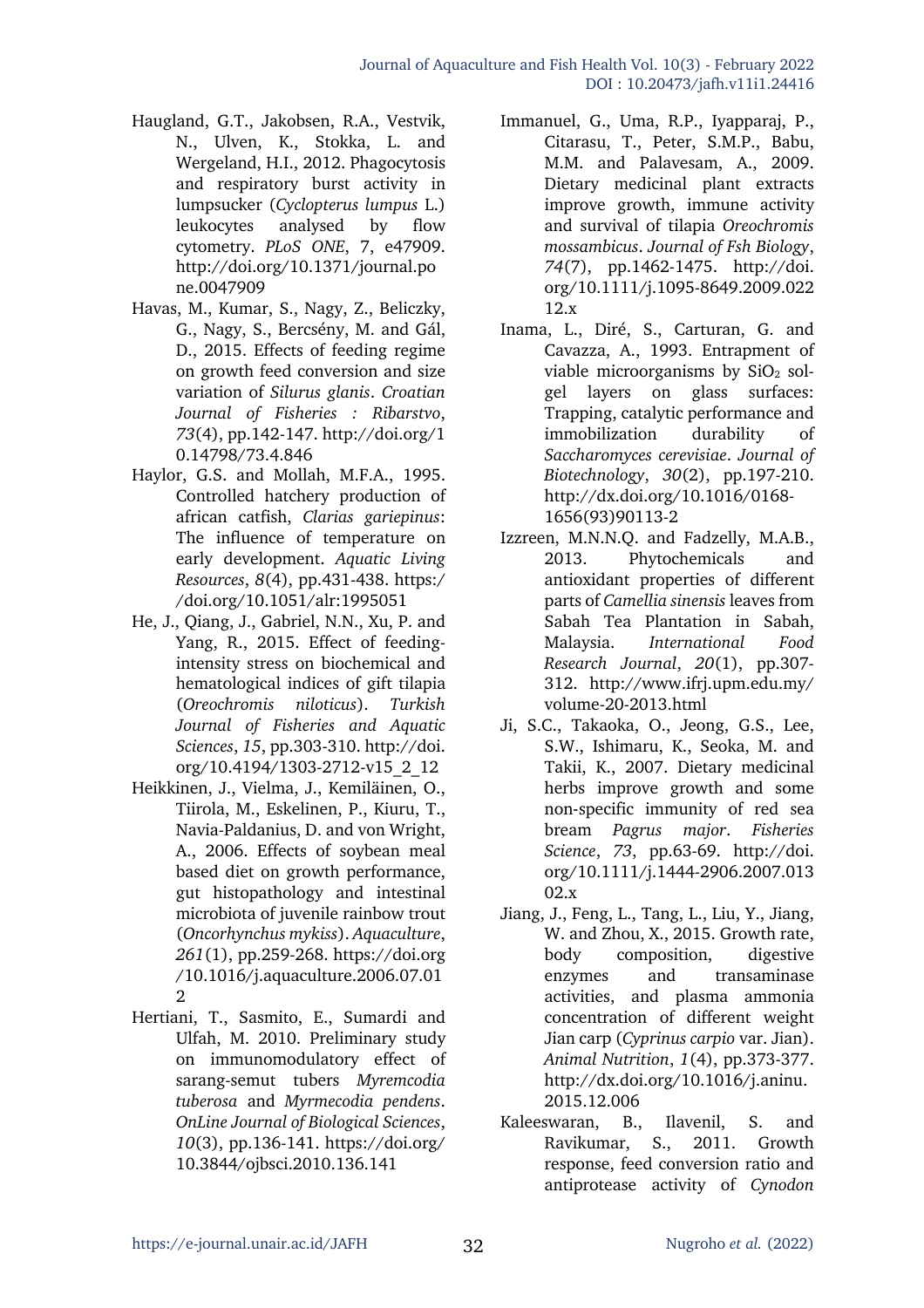*dactylon* (L.) mixed diet in *Catla catla* (Ham.). *Journal of Animal and Veterinary Advances*, *10*(4), pp.511- 517. http://doi.org/10.3923/javaa. 2011.511.517

- Kitagawa, S., Fujisawa, H. and Sakurai, H., 1992. Scavenging effects of dihydric and polyhydric phenols on superoxide anion radicals, studied by electron spin resonance spectrometry. *Chemical and Pharmaceutical Bulletin*, *40*(2), pp.304-307. http://doi.org/10.124 8/cpb.40.304
- Klaunig, J.E., Lipsky, M.M., Trump, B.F. and Hinton, D.E., 1979. Biochemical and ultrastructural changes in teleost liver following subacute exposure to PCB. *Journal of Environmental Pathology and Toxicology*, *2*(4), pp.953-963. https: //europepmc.org/article/med/109 562
- Krogdahl, Å., Bakke-McKellep, A.M. and Baeverfjord, G., 2003. Effects of graded levels of standard soybean meal on intestinal structure, mucosal enzyme activities, and pancreatic response in Atlantic salmon (*Salmo salar* L.). *Aquaculture Nutrition*, *9*(6), pp, 361-371. http:// doi.org/10.1046/j.1365-2095.2003. 00264.x
- Kumar, G.D., Karthik, M., Rajakumar, R. and Baskar, K., 2019. Effects of *Avicennia marina* extracts on *Labeo rohita* (Ham) challenged with *Pseudomonas fluorescens*. *Biotechnology Research and Innovation*, 3(1), pp.54-59. https:// doi.org/10.1016/j.biori.2018.10.00 2
- Ljubobratović, U., Kucska, B., Feledi, T., Poleksić, V., Marković, Z., Lenhardt, M., Peteri, A., Kumar, S. and Rónyai, A., 2015. Effect of weaning strategies on growth and survival of pikeperch, *Sander lucioperca*, larvae. *Turkish Journal of Fisheries and Aquatic Sciences*, 15, pp.325-331. http://doi.org/10.4194/1303-2712 -v15\_2\_15
- Lucas, A. and Watson, J.J., 2002. *Bioenergetics of aquatic animals*. CRC Press. Florida.
- Lyu, S.Y. and Park, W.B., 2005. Production of cytokine and NO by RAW 264.7 macrophages and PBMC in vitro incubation with flavonoids. *Archives of Pharmacal Research*, *28,* p.573. http://doi.org/10.1007/BF0297776 1
- Mallik, A.R., Shammi, Q.J. and Telang, S., 2019. Formulation of Fish Feed Using Medicinal Herb *Curcuma amada* and Its Biochemical and Haematological Changes in *Labeo rohita*. *Journal of Drug Delivery & Therapeutics*, *9*(3-S), pp.96-99. https://doi.org/10.22270/jddt.v9i3 -s.2800
- Moazenzadeh, K., Islami, H.R., Zamini, A. and Soltani, M., 2017. Dietary zinc requirement of Siberian sturgeon (*Acipenser baerii,* Brandt 1869) juveniles, based on the growth performance and blood parameters. *International Aquatic Research*, *9*, pp.25-35. http://doi.org/10.1007/s 40071-017-0153-6
- Mohamad, S. and Abasali, H., 2010. Effect of plant extracts supplemented diets on immunity and resistance to *Aeromonas hydrophila* in common carp (*Cyprinus carpio*). *Agricultural Journal*, *5*(2), pp.119-127. http://d oi.org/10.3923/aj.2010.119.127
- Nair, M.P.N., Kandaswami, C., Mahajan, S., Chadha, K.C., Chawda, R., Nair, H., Kumar, N., Nair, R.E. and Schwartz, S.A., 2002. The flavonoid, quercetin, differentially regulates Th-1 (IFNγ) and Th-2 (IL4) cytokine gene expression by normal peripheral blood mononuclear cells. *Biochimica et Biophysica Acta (BBA) - Molecular Cell Research*, *1593*(1), pp.29-36. http://doi.org/10.1016/S 0167-4889(02)00328-2
- Noor El-Deen, A.I., Zaki, M.S. and Shalby, S.I., 2014. Increasing catfish production as a try to combat growth crayfish in the river nile and its branches. *Life Science*, *11*(9),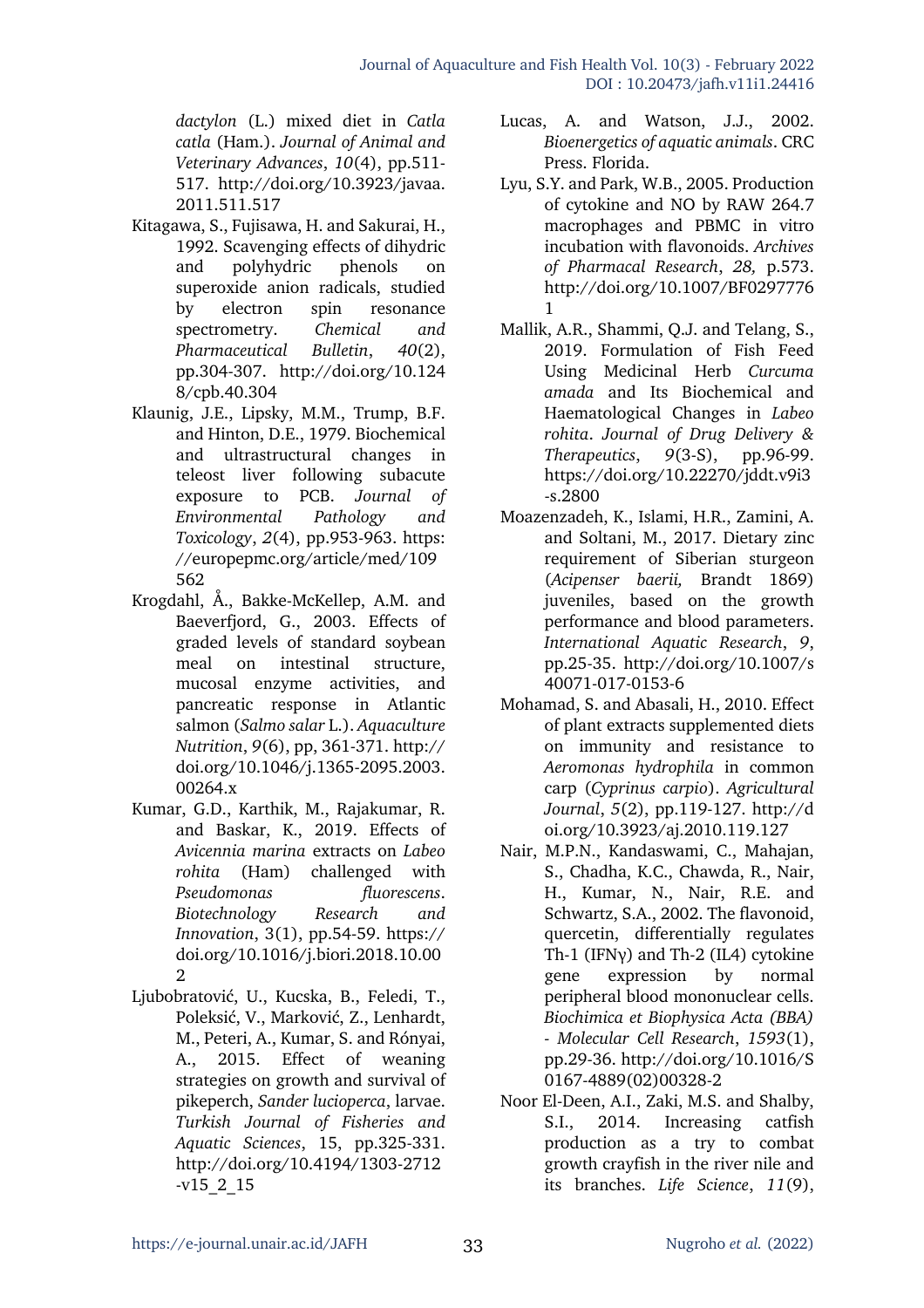pp.96-98. http://www.dx.doi.org/1 0.7537/marslsj110914.14

- Nugroho, R.A., Hardi, E.H., Sari, Y.P., Aryani, R. and Rudianto, 2019. Growth performance and blood profiles of striped catfish (*Pangasianodon hypophthalmus*) fed leaves extract of *Myrmecodia tuberosa*. *Nusantara Bioscience*, *11*(1), pp.89-96. https://doi.org/10 .13057/nusbiosci/n110115
- Nugroho, R.A., Manurung, H., Nur, F.M. and Prahastika, W., 2017. *Terminalia catappa* L. Extract Improves Survival, Hematological Profile and Resistance to *Aeromonas hydrophila* in *Betta* sp. *Archives of Polish Fisheries*, *25*(2), pp.103-115. http://doi.org/10.1515/aopf-2017- 0010
- Nugroho, R.A., Manurung, H., Saraswati, D., Ladyescha, D. and Nur, F.M., 2016. The effects of *Terminalia catappa* L. leaves extract on the water quality properties, survival and blood profile of ornamental fish (*Betta* sp.) cultured. *Biosaintifika: Journal of Biology & Biology Education*, *8*(2), pp.240-247. https://doi.org/10.15294/biosaintif ika.v8i2.6519
- Ogunleye, A., Darda, F.O. and Hassan, M., 2019. Phytochemical and antimicrobial activity evaluation of the ethanolic leaf extract of *Mitracarpus scabrum*. *FUDMA Journal of Agricultural Technology, 3*, pp.115-118.
- Okomoda, V.T., Tiamiyu, L.O. and Wase, G., 2017. Effects of tank background colour on growth performance and feed utilization of African catfish *Clarias gariepinus* (Burchell, 1822) fingerlings. *Croatian Journal of Fisheries : Ribarstvo*, *75*(1), pp.5-11. http://doi.org/10.1515/cjf-2017- 0002
- Omosowone, O., Dada, A. and Adeparusi, E., 2015. Effects of dietary supplementation of fumaric acid on growth performance of african catfish *Clarias gariepinus* and

*Aeromonas sobria* challenge. *Croatian Journal of Fisheries : Ribarstvo*, *73*(1), pp.13-19. https:// doi.org/10.14798/73.1.782

- Panase, P., Kamee, B., Moungmor, S., Tipdacho, P., Matidtor, J. and Sutthi, N., 2018. Effects of *Euphorbia hirta* plant leaf extract on growth performance, hematological and organosomatic indices of hybrid catfish, *Clarias macrocephalus*× *C. gariepinus*. *Fisheries Science*, *84*, pp.1025-1036. https://doi.org/10.1 007/s12562-018-1234-1
- Rahman, A.N.A., Khalil, A.A., Abdallah, H.M. and ElHady, M., 2018. The effects of the dietary supplementation of *Echinacea purpurea* extract and/or vitamin C on the intestinal histomorphology, phagocytic activity, and gene expression of the Nile tilapia. *Fish & Shellfish Immunology*, *82*, pp.312- 318. http://doi.org/10.1016/j.fsi.2 018.08.024
- Rattanachaikunsopon, P. and Phumkhachorn, P., 2007. Bacteriostatic effect of flavonoids isolated from leaves of *Psidium guajava* on fish pathogens. *Fitoterapia*, *78*(6), pp.434-436. https://doi.org/10.1016/j.fitote.20 07.03.015
- Ribeiro, S.C., Castelo, A.S., da Silva, B.M.P., Cunha, A.D.S., Proietti Junior, A.A. and Oba-Yoshioka, E.T., 2016. Hematological responses of tambaqui *Colossoma macropomum* (Serrassalmidae) fed with diets supplemented with essential oil from *Mentha piperita* (Lamiaceae) and challenged with *Aeromonas hydrophila*. *Acta Amazonica*, *46*(1), pp.99-106. https://doi.org/10.1590 /1809-4392201501284
- Sanjaya, R.E., Tedjo, Y.Y., Kurniawan, A., Ju, Y.H., Ayucitra, A. and Ismadji, S., 2014. Investigation on supercritical  $CO<sub>2</sub>$  extraction of phenolicphytochemicals from an epiphytic plant tuber (*Myrmecodia pendans*). *Journal of CO2 Utilization*, *6*, pp.26-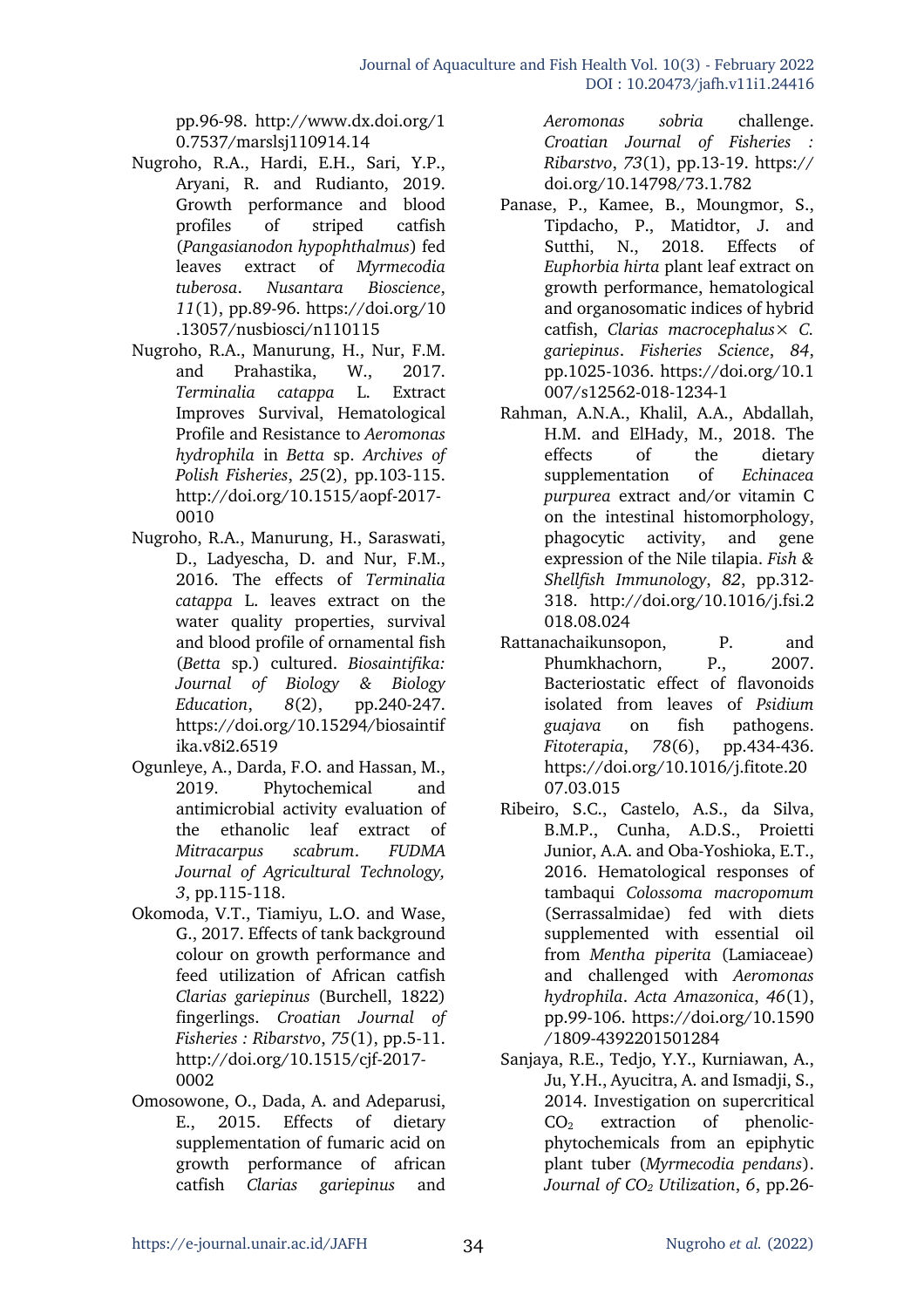33. http://dx.doi.org/10.1016/j.jco u.2014.03.001

- Sari, Y.P., Kustiawan, W., Sukartiningsih and Ruchaemi, A., 2017. The potential of secondary metabolites of *Myrmecodia tuberosa* from different host trees. *Nusantara Bioscience*, *9*(2), pp.170-174. http:// doi.org/10.13057/nusbiosci/n0902 11
- Shatoor, A.S., 2011. Acute and sub-acute toxicity of *Crataegus aronia Syn. Azarolus* (L.) whole plant aqueous extract in wistar rats. *American Journal of Pharmacology & Toxicology*, *6*(2), pp.37-45. http://d oi.org/10.3844/ajptsp.2011.37.45
- Simide, R., Richard, S., Prévot-D'Alvise, N., Miard, T. and Gaillard, S., 2016. Assessment of the accuracy of physiological blood indicators for the evaluation of stress, health status and welfare in Siberian sturgeon (*Acipenser baerii*) subject to chronic heat stress and dietary supplementation. *International Aquatic Research*, *8*, pp.121-135. http://doi.org/10.1007/s40071- 016-0128-z
- Sinha, R. and Jindal, R., 2019. Augmenting fish health using *Emblica officinalis* against triarylmethane dye induced blood toxicity in *Cyprinus carpio*. *Aquaculture Research*, *50*(6), pp.1644-1650. https://doi.org/10.1 111/are.14044
- Soberon, L., Mathews, P. and Malherios, A., 2014. Hematological parameters of *Colossoma macropomum* naturally parasitized by *Anacanthorus spathulatus* (Monogenea: Dactylogiridae) in fish farm in the Peruvian Amazon. *International Aquatic Research*, *6*, pp.251-255. http://doi.org/10.1007/s40071- 014-0087-1
- Soeksmanto, A., Subroto, M.A., Wijaya, H. and Simanjuntak, P., 2010. Anticancer activity test for extracts of Sarang semut plant (*Myrmecodya pendens*) to HeLa and MCM-B2 cells.

*Pakistan Journal of Biological Sciences*, *13*(3), pp.148-151. http:// doi.org/10.3923/pjbs.2010.148.15 1

- Sousa, S.M.N., Freccia, A., Santos, L.D., Meurer, F., Tessaro, L. and Bombardelli, R.A., 2013. Growth of nile tilapia post-larvae from broodstock fed diet with different levels of digestible protein and digestible energy. *Revista Brasileira de Zootecnia*, *42*(8), pp.535-540. http://dx.doi.org/10.1590/S1516- 35982013000800001
- Sudiono, J., Oka, C.T. and Trisfilha, P., 2015. The Scientific Base of *Myrmecodia pendans* as Herbal Remedies. *British Journal of Medicine and Medical Research, 8*(3), pp.230-237. http://doi.org/10.973 4/BJMMR/2015/17465
- Suely, A., Zabed, H., Ahmed, A.B.A., Mohamad, J., Nasiruddin, M., Sahu, J.N. and Ganesan, P., 2016. Toxicological and hematological effect of *Terminalia arjuna* bark extract on a freshwater catfish, *Heteropneustes fossilis*. *Fish Physiology and Biochemistry*, *42*, pp.431-444. http://doi.org/10.100 7/s10695-015-0149-3
- Sumardi, Hertiani, T. and Sasmito, E., 2013. Ant Plant (*Myrmecodia tuberosa*) Hypocotyl Extract Modulates TCD4+ and TCD8+ Cell Profile of Doxorubicin-Induced Immune-Suppressed Sprague Dawley Rats In Vivo. *Scientia Pharmaceutica*, *81*(4), pp.1057- 1069. https://doi.org/10.3797/scip harm.1302-03
- Sun, Z., Tan, X., Ye, H., Zou, C., Ye, C. and Wang, A., 2018. Effects of dietary *Panax notoginseng* extract on growth performance, fish composition, immune responses, intestinal histology and immune related genes expression of hybrid grouper (*Epinephelus lanceolatus*♂ × *Epinephelus fuscoguttatus*♀) fed high lipid diets. *Fish Shellfish Immunology*, *73*, pp.234-244.